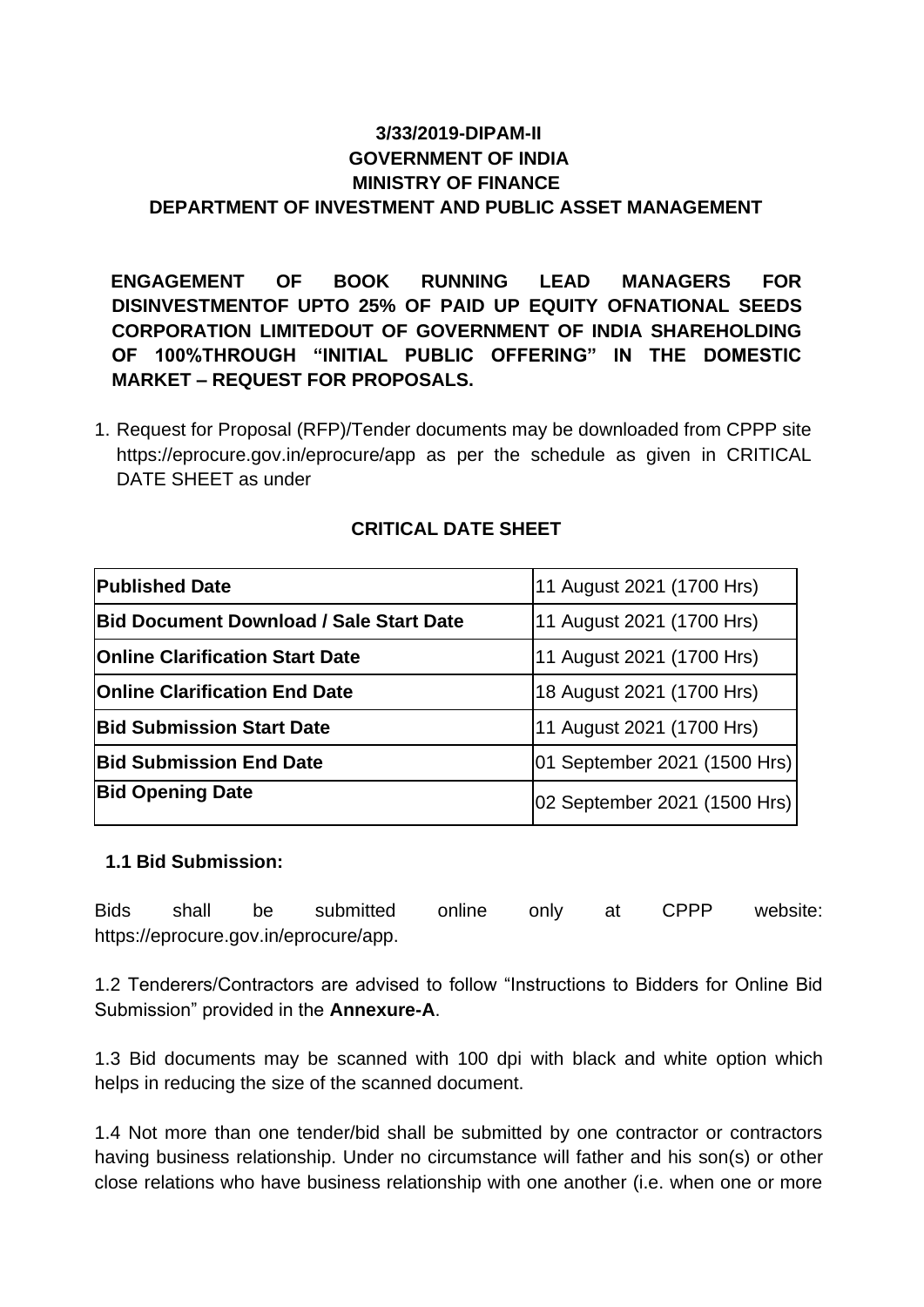partner(s)/director(s) are common) be allowed to tender/bid for the same contract as separate competitors. Any breach of this condition will render the tenders/bidders of both parties liable to rejection.

1.5 Tenderers/bidders who have downloaded the tender/RFP from Central Public Procurement Portal (CPPP) website https://eprocure.gov.in/eprocure/app, shall not tamper/modify the tender/RFP form including downloaded price bid template in any manner. In case, the same is found to be tampered/modified in any manner, tender/bid will be completely rejected and EMD would be forfeited and tenderer/bidder is liable to be banned from doing business with DIPAM.

1.6 Intending Bidders are advised to visit this website regularly till the closing date of submission to keep themselves updated as any change/ modification in the tender/RFP will be intimated through this website only by corrigendum / addendum/ amendment.

1.7 Bids will be opened as per the date/time as mentioned in the Tender/RFP Critical Date Sheet. After online opening of Technical-Bid the results of their qualification as well as Price-Bid opening will be intimated later.

## **2. Introduction**

2.1 National Seeds Corporation Limited (NSC) was incorporated in March, 1963 under Companies Act, 1956 with the objective to undertake production of foundation and certified seeds. NSC is a Schedule 'B'', Mini Ratna, Category-I CPSE in Agro-Based Industries cognate group under the administrative control of Ministry of Agriculture and Farmers Welfare, Department of Agriculture and Farmers Welfare. The paid up capital of Company as on 31.03.2021 is Rs. 57.32 Crores comprising of 573199 Equity Shares of face value of Rs. 1000/- each. The 100% shareholding of the Corporation is held by the Government of India. The company employed 1312 regular employees as on 31.03.2021. The registered and corporate office is at Beej Bhawan, Pusa Complex, New Delhi.

2.2 Profit After Tax for the Fiscal 2019-20 was Rs 29.92 crore for National Seeds Corporation Limited (NSC). As on March 31, 2020, it has a Net Worth of Rs. 646.37crore.

#### **3.Government seeking proposals from BRLM**

3.1 Proposals are invited as per Guidelines (Para 6 of these documents)from reputed Category I Merchant Bankers registered with SEBI having a valid certificate; either singly or as a consortium, with experience and expertise in public offerings in capital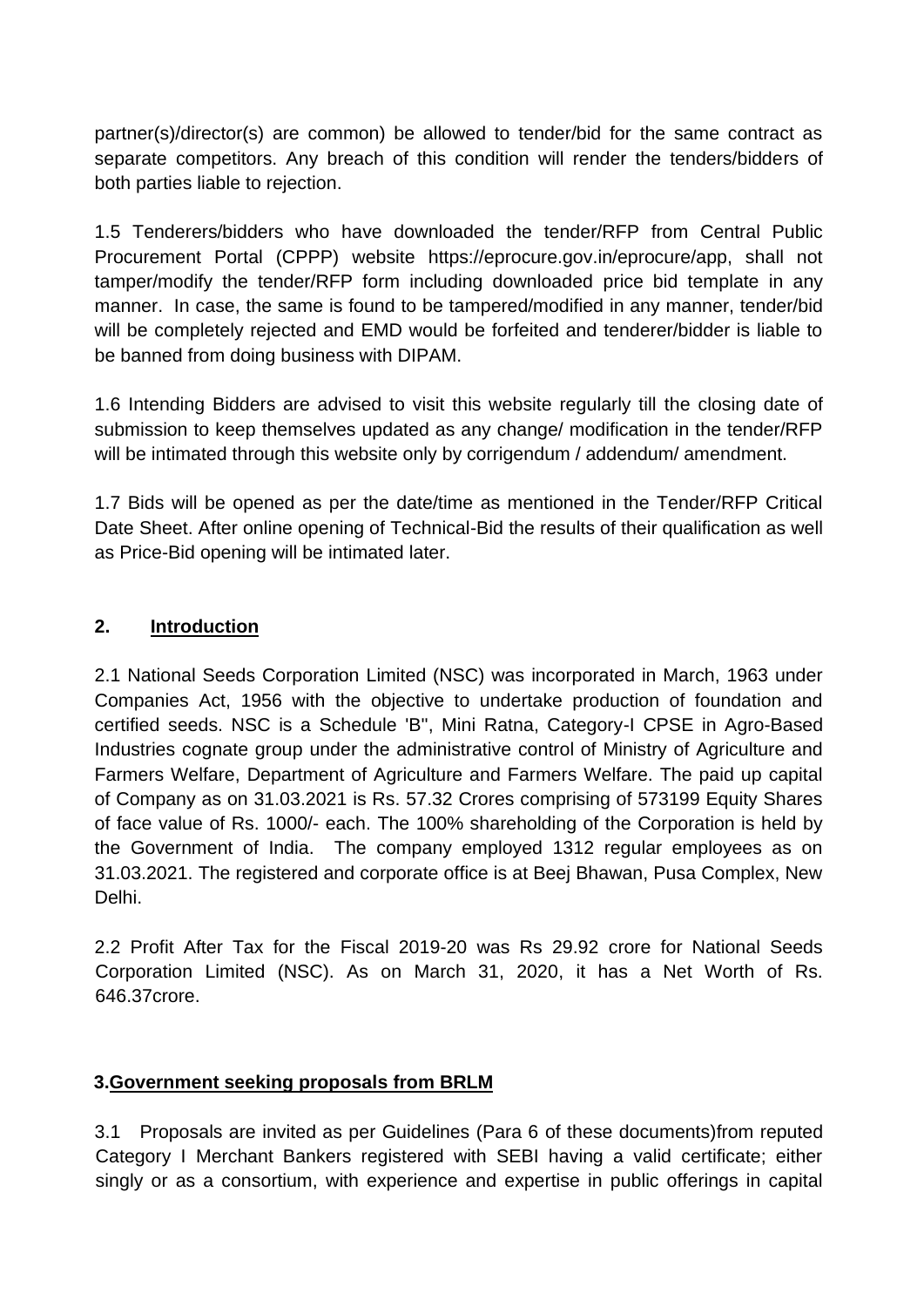market; to act as Book Running Lead Managers and to assist and advise the Government in the process. The Certificate of Registration with SEBI should remain valid till the completion of all activities relating to disinvestment in National Seeds Corporation Limited (NSC) of up to 25% out of Government of India Shareholding of 100% through "Initial Public Offering"

## **4. Responsibilities of the Book Running-Lead Managers (BRLMs)**

4.1 The Book Running Lead Managers will be required, inter alia, to undertake tasks related to all aspects of the disinvestment in National Seeds Corporation Limited (NSC)out of Government of India Shareholding of 100%through "Initial Public Offering" but not restricted to, as mentioned below: -

- (i) Structure the disinvestment in National Seeds Corporation Limited (NSC) of up to25%out of Government of India Shareholding of 100% through "Initial Public Offering" in conformity with the prevailing framework and Guidelines/ Regulations of SEBI, SEBI (ICDR) Regulations, the Stock Exchanges and Securities Contract (Regulation) Act, 1956, Securities Contract (Regulation) Rules 1957, SEBI (Listing Obligations and Disclosure Requirements) Regulation, 2009, as amended and Companies Act, 2013 and the rules made under above statutes.
- (ii) Undertake due diligence activities and prepare the DRHP/RHP/Prospectus and complete all stipulated requirements & formalities of regulatory/statutory authorities.
- (iii) Undertake filing of the DRHP/RHP/Prospectus with SEBI/ Stock Exchanges/ ROC.
- (iv) Advise on the regulatory norms and assist in securing approval and exemptions, wherever necessary, from various regulatory agencies such as SEBI, Stock Exchanges, RBI, etc.
- (v) Conduct pre-market survey, road shows to generate interest amongst prospective investors. Arrange meetings with the key investors, facilitate communication about the growth potential of the Company and articulate the key marketing themes & positioning of the Company.
- (vi) Undertake market research, assist in the pricing of the Issue, allocation of shares and provide after sale support, etc.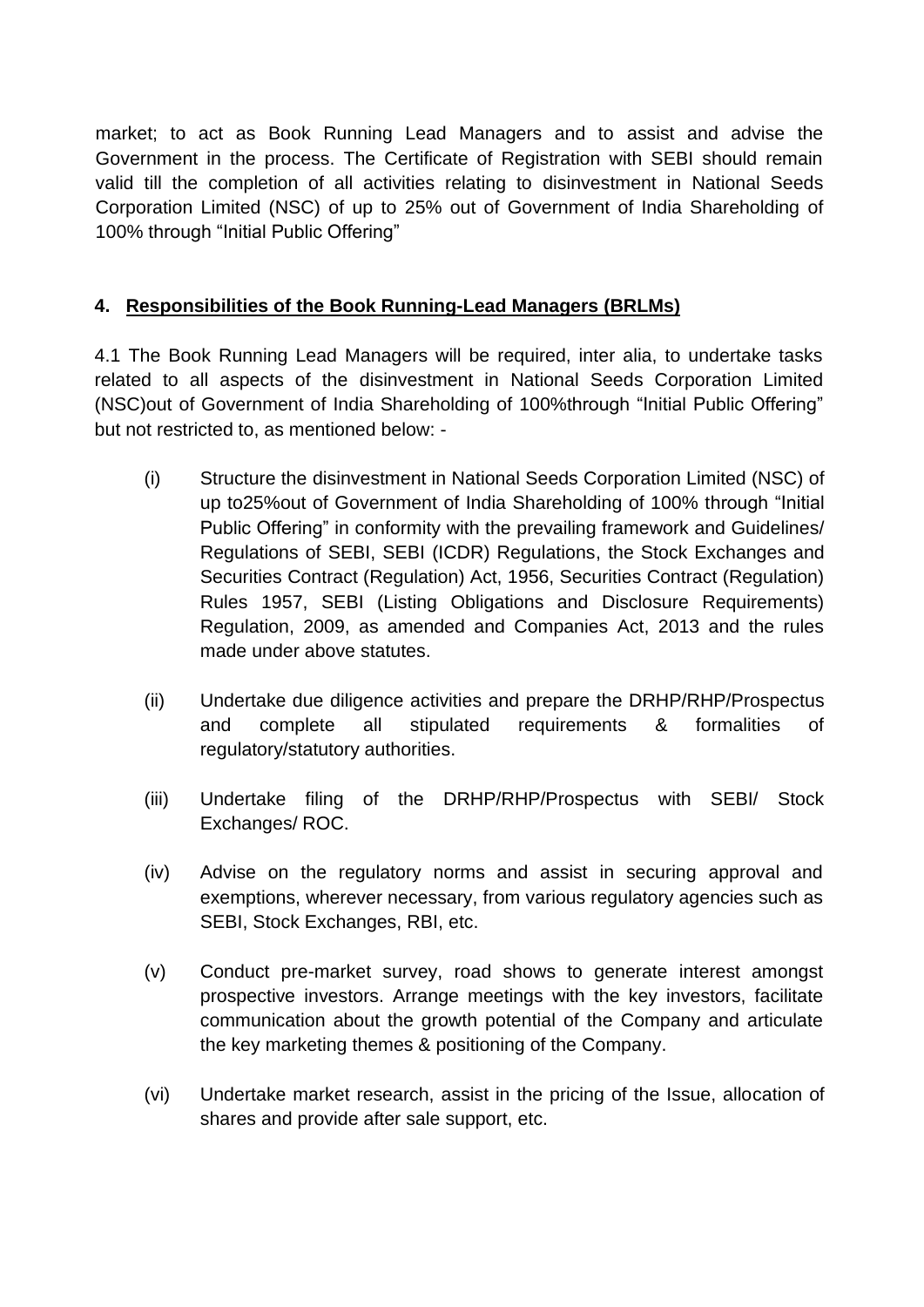- (vii) Perform all other responsibilities connected with the disinvestment of Government of India Shareholding in National Seeds Corporation Limited (NSC) through "Initial Public Offering".
- (viii) Underwrite the disinvestment of Government of India Shareholding in National Seeds Corporation Limited (NSC) through "Initial Public Offering".
- (ix) Assist in the selection of intermediaries to be appointed by Government and coordinate the work of all intermediaries.
- (x) Prepare and approve the statutory advertisements for publication. The cost of the preparation will be borne by the BRLMs and the cost of publication will be borne by the Government.
- (xi) Organize road shows both domestic and international. All expenses in this regard will be borne by the BRLMs except the tour expenses of Government andNational Seeds Corporation Ltd. (NSC) officials.
- (xii) Advise the Government of India on the timing and the modalities of the disinvestment of Government of India Shareholding in National Seeds Corporation Limited (NSC) through "Initial Public Offering".
- (xiii) Ensure optimum return to the Government.
- (xiv) Undertake the task of printing and distribution of stationery required for the disinvestment of Government of India Shareholding in National Seeds Corporation Limited (NSC) out of Government of India Shareholding of 100% through "Initial Public Offering" as illustrated in **Annexure-I.** The BRLMs will ensure that the stationery is printed in adequate quantity and delivered to the Centres/Parties well in advance. The appointed BRLMs will print a minimum of **2 lakh**application formsfor all the categories. However, any shortfall in the number of applications printed will be viewed seriously by government and dealt with very strictly. All expenses in this respect will be borne by the BRLMs.
- (xv) The appointed BRLMs will also make the following payments after having obtained the negotiated quotes where applicable and would be reimbursed by the company or GoI or both as per actuals against an invoice:
	- i. Filing fee to SEBI;
	- ii. NSE/BSE charges for use of software for the book building;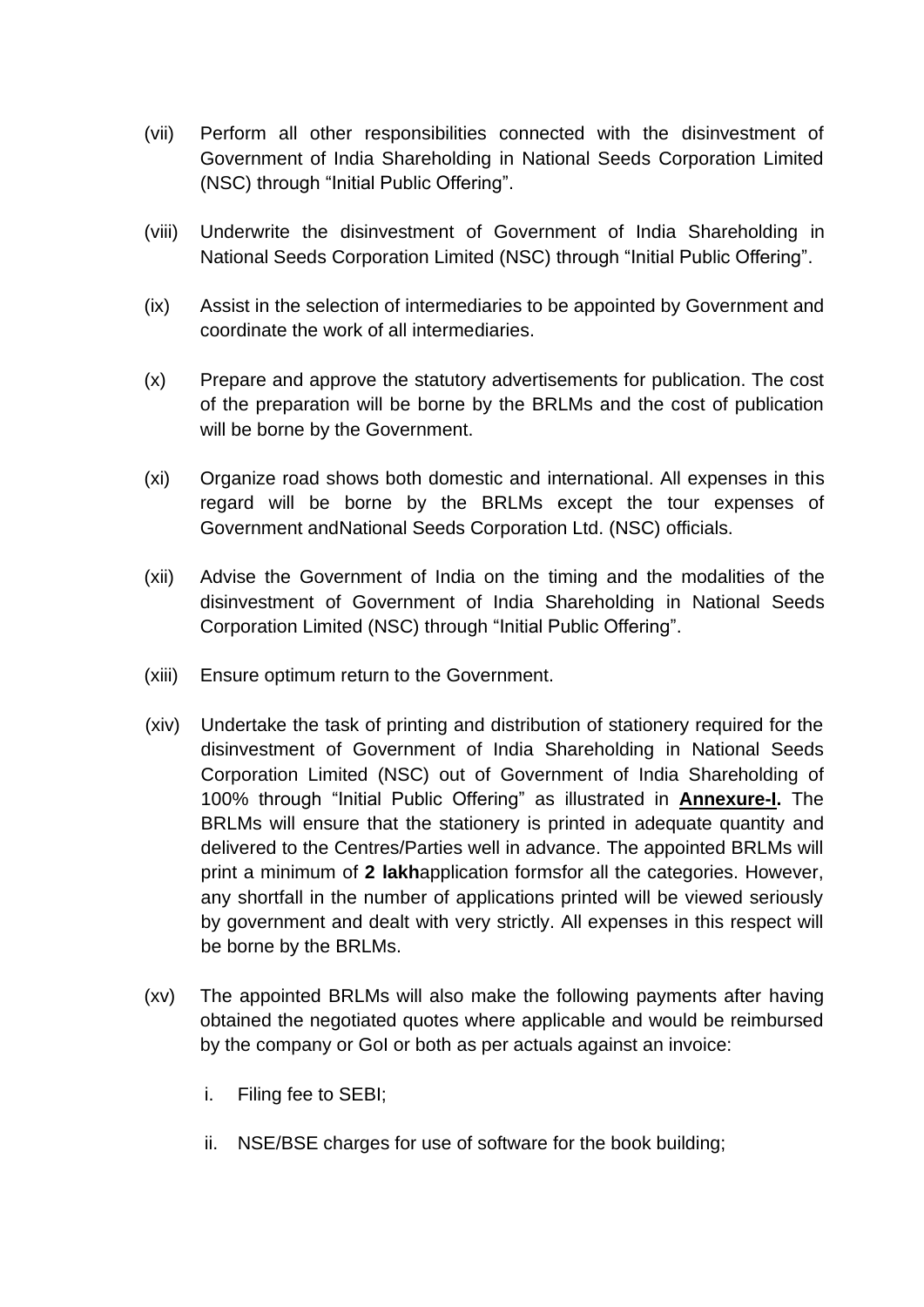- iii. Payments required to be made to Depository or the Depository Participants for transfer of shares to the beneficiaries' account.
- iv. Payment required to be made to stock exchange for initial processing, filing and listing of shares.
- (xvi) Shall enter into the requisite agreements i.e., Offer Agreement, Underwriting Agreement, Syndicate Agreement, Agreement with Registrar, Advertising Agency agreement and Escrow Agreement based on the model agreements as available on the website [www.dipam.gov.ino](http://www.dipam.gov.in/)f the Department of Investment and Public Asset Management.
- (xvii) Ensure completion of all post issue related activities as laid down in the SEBI Regulations.
- (xviii) Render such other assistance as may be required in connection with the disinvestment of Government of India Shareholding in National Seeds Corporation Limited (NSC) through IPO.

## **NOTE:**

- (a) The appointment of Bankers to the Issue, Registrar to the Issue, Legal Advisers–Domestic and International, Auditors and Advertising Agency/Public Relation Agency will be made by the Government or the company or both which will also bear the expenditure involved on account of these intermediaries.
- (b) The expenses related to the tour programme of only Government and National Seeds Corporation Ltd. (NSC) officials will be borne by the Government.
- (c) In case the Government decides to defer the disinvestment of Government of India Shareholding in National Seeds Corporation Limited (NSC) through "Initial Public Offering**"** after the Application Forms have been printed, the Government would reimburse the actual cost of printing of Application Forms only and not the distribution cost. Further, in the event the filing fee is required to be paid again due to deferment of the offering, then Government will reimburse the initial filing fee paid by the BRLMs.

4.2 The Government will select and appoint up to **2 (two)**Merchant Bankers with requisite experience in Public Offerings, who together will form a team and would be called Book Running Lead Managers. The BRLMs, in consultation with the Government, will form a syndicate as required under the SEBI Guidelines/Regulations. The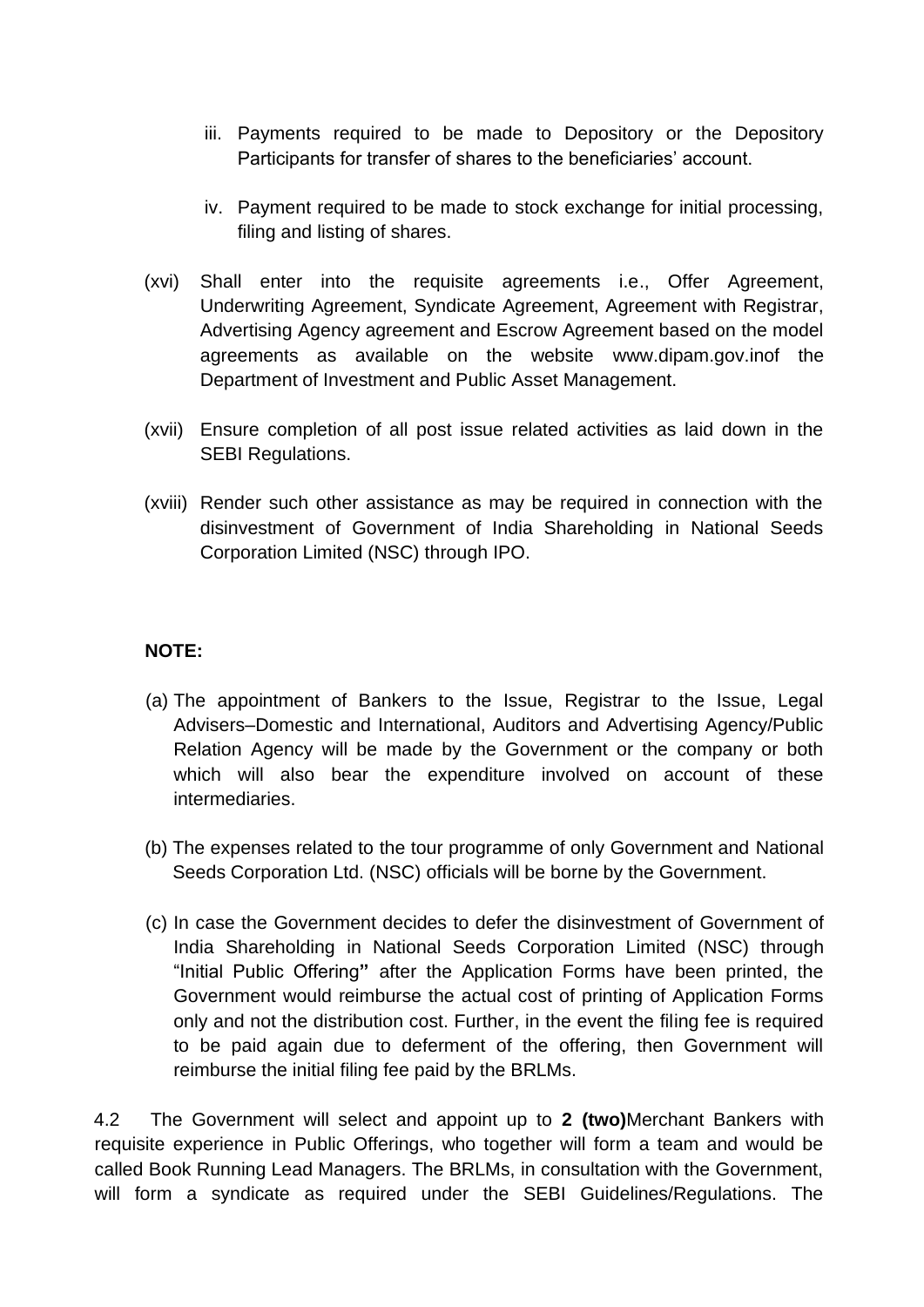Government will have the option of appointing additional syndicate member(s), if considered necessary.

### **5. Accountability**

5.1 In order to ensure best returns to the Government the selected BRLMs will be required to comply with the following conditions emerging from the responsibilities listed in clause 4 above:

5.2 Within 14 (Fourteen days) from the date of issue of the appointment letter each of the selected bankers will submit to the concerned DIPAM officer–

- a) details of inter-se allocation of responsibilities ("Inter-Se") in relation to the disinvestment of Government of India Shareholding in National Seeds Corporation Limited (NSC) through "Initial Public Offering", amongst the merchant bankers and/ or their affiliates. The Inter-Se submitted by the selected bankers shall be evaluated by DIPAM and they may be required to make certain alterations and resubmit the Inter-Se. The Revised Inter-Se should be submitted to DIPAM within 2 days of finalization of the revisions in the Inter-Se with DIPAM. The revised Inter-Se, upon formal acceptance by DIPAM, shall become final and binding Inter-Se of Action which the merchant banker would be required to implement;
- b) a "Plan of Action" on each responsibility and tasks to be undertaken by the selected bankers as a merchant banker in connection with the captioned disinvestment of Government of India Shareholding in National Seeds Corporation Limited (NSC) through "Initial Public Offering**"** including but not limited to all the tasks as specified hereunder. The Plan of Action submitted by the selected bankers shall be evaluated by DIPAM and they may be required to make certain alterations and resubmit the Plan. The Revised Plan of Action should be submitted to DIPAM within 2 days of finalization of the revisions in the Plan of Action with DIPAM. The revised Plan of Action, upon formal acceptance by DIPAM, shall become final and binding Plan of Action which the merchant banker would be required to implement.
- 5.3Each of the selected bankers will submit to the concerned DIPAM officer a separate list of investors of both domestic and international investors, (indicating name and address) to be approached by each of the selected bankers respectively for the disinvestment of Government of India Shareholding in National Seeds Corporation Limited (NSC) through "Initial Public Offering"at least 30 (thirty) days prior to the roadshow;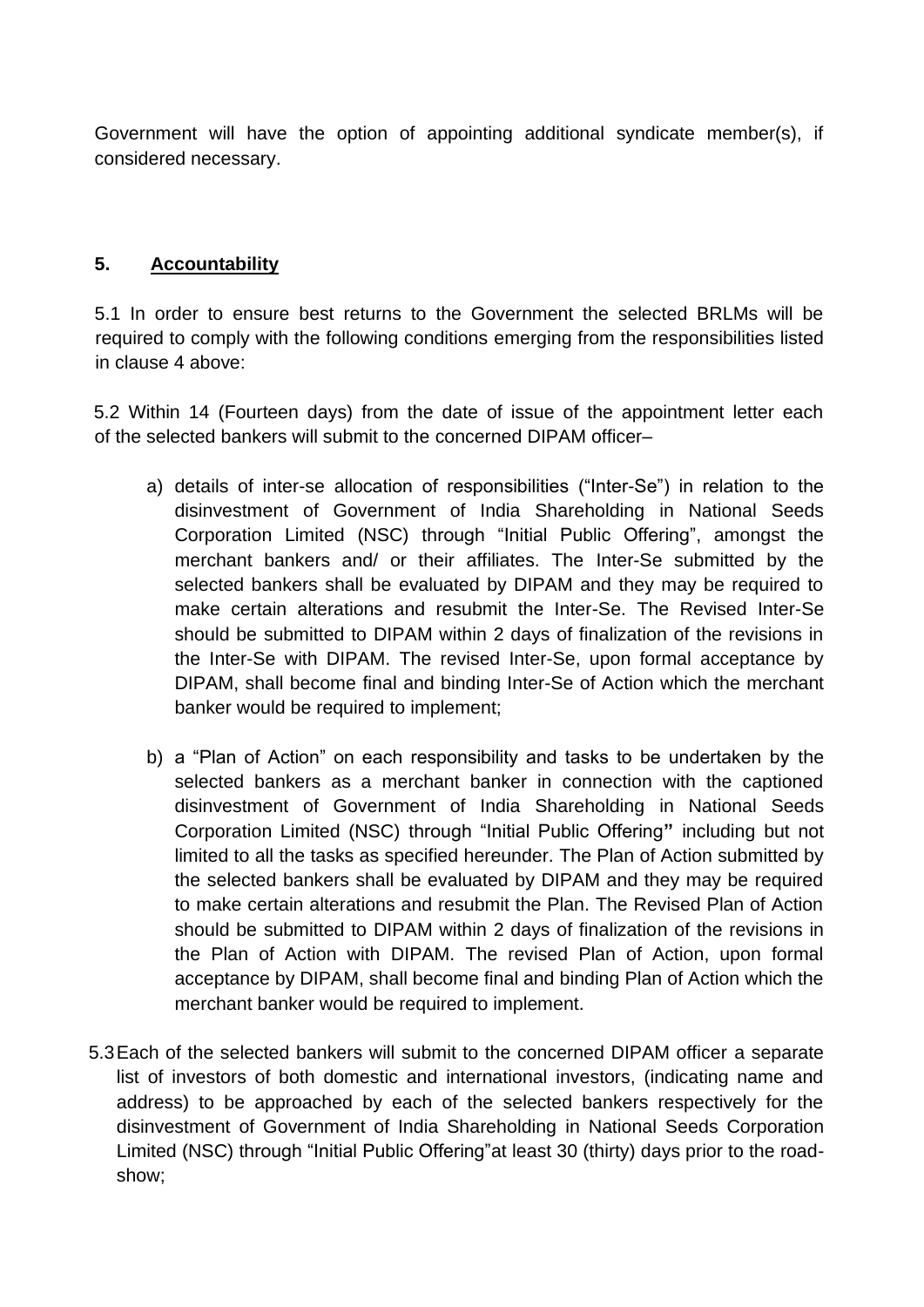- 5.4Each of the selected bankers will submit to the concerned DIPAM officer a detailed strategy for reaching out to the retail investors so as to create awareness about retail participation in the disinvestment of Government of India Shareholding in National Seeds Corporation Limited (NSC) through "Initial Public Offering**"** at least 14 (fourteen) days prior to filing of RHP.
- 5.5The selected bankers will be required to provide regular updates as decided by DIPAM, regarding the progress made on the final Plan of Action (as referred above) and the tasks undertaken (including follow-ups done),etc. during the preceding period and course of action for the period after the day this update is being given.
- 5.6The selected bankers will be required to submit post the domestic and international investor meetings book building of the investors with likely volume and likely price based on latest interaction and response of the fund managers.
- 5.7The selected bankers will be required to advise DIPAM on the proper and optimum timing and best floor price for the disinvestment of Government of India Shareholding in National Seeds Corporation Limited (NSC) through "Initial Public Offering**.**
- 5.8Further, after the closure ofGovernment of India Shareholding in National Seeds Corporation Limited (NSC) through "Initial Public Offering, within 10 days the selected bankers will be required to submit a self-appraisal on the Final Plan of Action that DIPAM had accepted. DIPAM shall also evaluate the bankers' performance based on the Final Plan of Action and self-appraisal sent by the selected bankers, which shall be taken into consideration by DIPAM for future assignments

## **6. Eligibility**

6.1 The **cumulative** size of domestic equity issues (Initial Public Offering or Further Public Offering) handled by the bidders during the period from 1<sup>st</sup> July 2018 to 31<sup>st</sup> June 2021 should be at least Rs 1000 crore.

**Contract Contract Contract Contract Contract Contract Contract Contract Contract Contract Contract Contract Contract Contract Contract Contract Contract Contract Contract Contract Contract Contract Contract Contract Contr** 

The **cumulative** size of OFSs/QIPs handled by the bidders during the period from 1<sup>st</sup> July 2018 to 31st June 2021should be at least Rs 1000 croreand the **cumulative** size of IPOs handled by the bidder during the period from 1<sup>st</sup> July 2018 to 31<sup>st</sup> June 2021 should be at least Rs 500 crore.

6.2 The Government has prescribed guidelines for qualifications for Advisors for disinvestment process, enclosed at **Annexure-III**. The interested Bidders fulfilling the eligibility criteria mentioned in paragraph 6.1 above are advised to go through the guidelines and if eligible, furnish the following certificate as a part of the Proposal,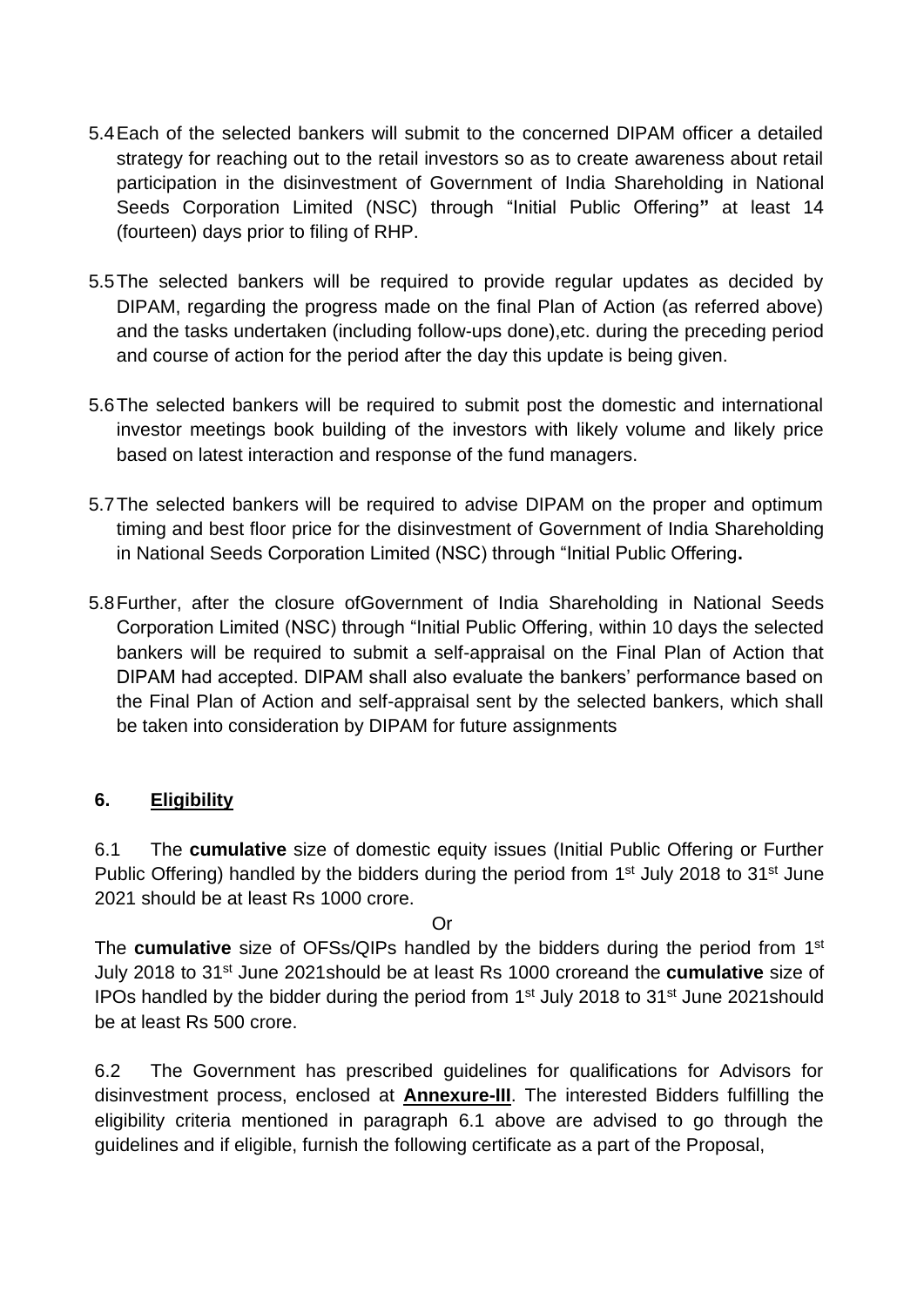"We certify that there has been no conviction by a Court of Law or indictment/adverse order by a regulatory authority for a grave offence against us or any of our sister concern(s). It is further certified that there is no investigation pending against us or our sister concern(s) or the CEO, Directors/Managers/ Employees of our concern or of our sister concern(s). It is certified that no conflict of interest as defined in O.M. No.  $5/3/2011$ -Policy dated  $8<sup>th</sup>$  June, 2011 exists as on date and if in future such a conflict of interest arises, we will intimate the same to the Government of India/ Company.

Further, we certify that as on date we are not advising or acting on behalf of or associated with any other person or entity (including any company, partnership, proprietary concern or individual or an HUF or association of persons or body of individuals) which is engaged in the same line of business as that of the Company (being disinvested), in respect of any transaction of the same nature as the transaction for which the Government and/or the Company (being disinvested) is proposing to select the Adviser, except for the list of the mandates, duly signed by us, in the same line of business and for the same type of transaction as enclosed.

Further, we certify and undertake that for a period commencing from the date of our appointment (if so appointed) as the Adviser till the completion of the transaction, we shall keep the Government/CPSE informed of any mandate/contracts entered into, to advise or act on behalf of or associate ourselves with, any other person or entity (including any company, partnership, proprietary concern or individual or an HUF or association of persons or body of individuals) which is engaged in the same line of business as that of the Company being disinvested, in respect of any transaction of the same nature as the transaction in respect of which we have been appointed as the Adviser."

(The certificate should be signed by the authorized signatory of the Bidder.)

## **Note: The content of the certificate must not be changed. Clarification, if any, may be provided separately.**

#### **7. Submission of Proposal:**

- 7.1 Proposals have to be submitted as per the following directions:
	- (i) **Cover 1 (Online):**containing the following:
		- (a) **Refundable earnest money** (to be refunded after selection of BRLMs) by way of bank draft/pay order/digital payment (to be credited to Govt. Account No. 34663044146; IFSC: SBIN0000625, SBI, Central Secretariat Branch, New Delhi by using Inter Bank RTGS Code R42) of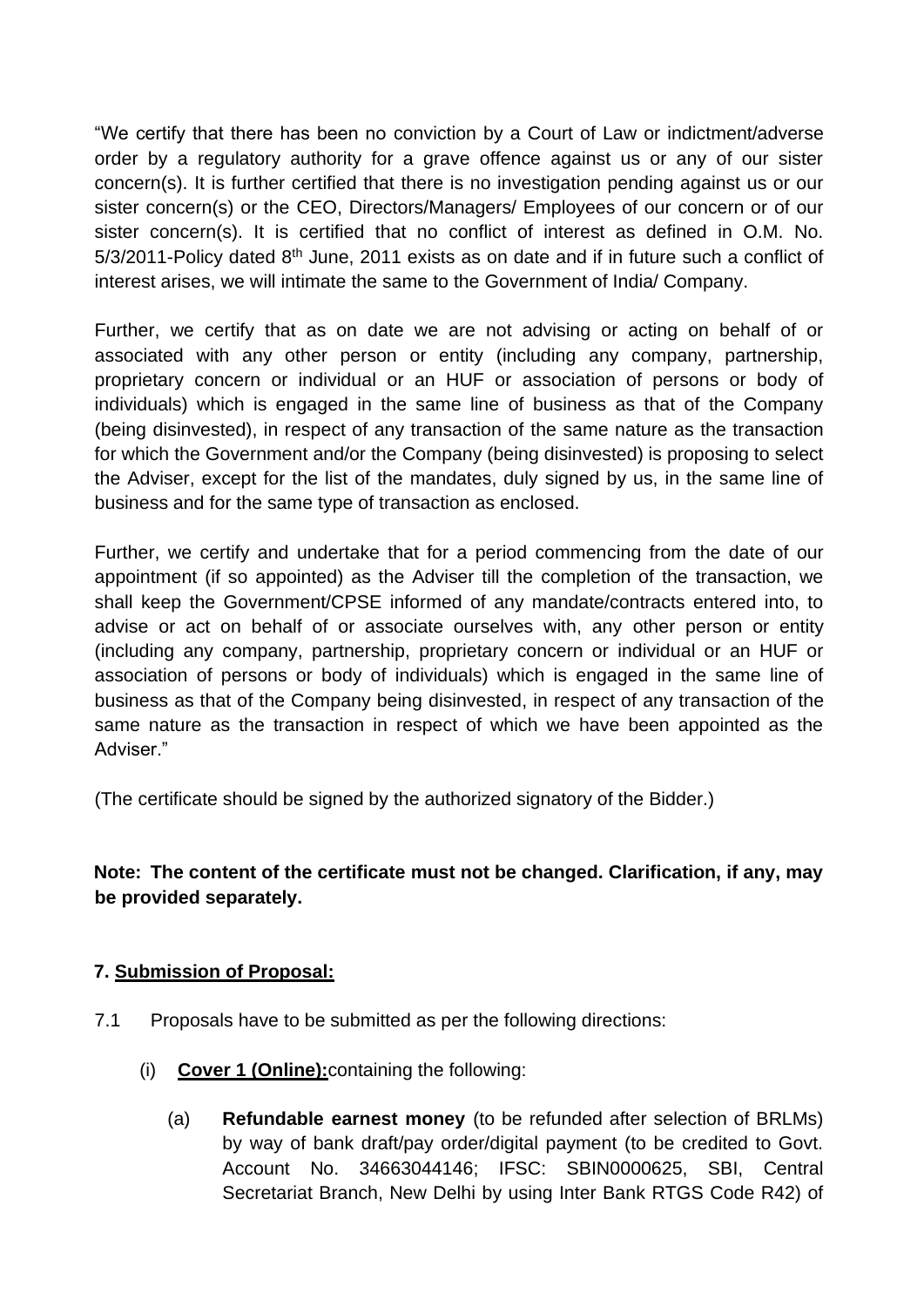Rs. 1,00,000 (Rupees One Lakh only) payable at New Delhi in favour of Pay & Accounts Officers, DIPAM. **In case of digital payment, a proof of same may be attached.** (Enclosure 1);

- (b) Certificate, duly signed by the authorized signatory of the bidder as per para 6.2 (Enclosure 2);
- (c) Certificate in format at **Annexure-IV** (Enclosure 3);
- (d) Authority letter authorizing the person of the bidder to sign the proposal and other documents (Enclosure 4);
- (e) A copy of the valid certificate of Category I Merchant Banker issued by SEBI (Enclosure 5); and
- (f) A confirmation letter that you are agreeable to sign the agreements on the basis of model agreements in the format as placed on the website [www.dipam.gov.ino](http://www.dipam.gov.in/)f the Department of Investment and Public Asset Management, (Enclosure 6).
- (ii) **Cover 2 (Online):**containing the technical bid as per format in para 8, to be opened in the presence of the bidders through VC. The bidders are also required to send technical bid through soft copy to Department of Investment & Public Asset Management after the opening of the bids.
- (iii) **Cover 3 (Online):**containing the Financial Bid that should be submitted in the BoQ format provided online along with the RFP document to be opened only after the presentations and of only those parties who qualify in the technical bid. The bids will be opened in the presence of the bidders (who are technically qualified based on presentations) immediately after the presentations. Bids with conditionality will be summarilyrejected.
- 7.2Bids shall be uploaded online to CPP portal before bid submission end date/time as per critical date sheet mentioned above. The Proposals will be opened by the Bid - Opening Committee as per the critical date sheet.
- 7.3The Government reserves the sole right to accept or reject any or all the Proposals thus received without assigning any reasons thereof.

## **8. Proposal Format:**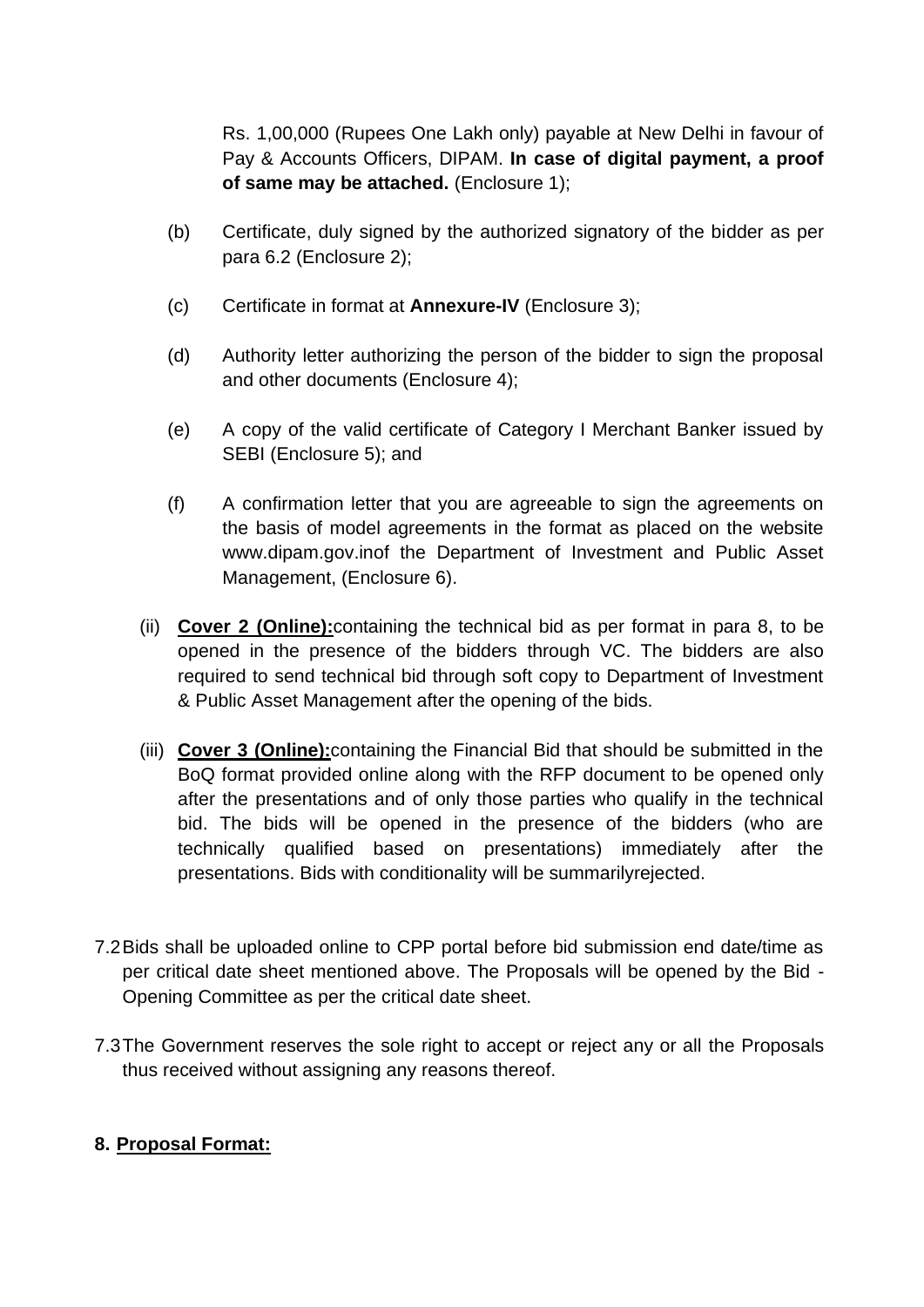The Proposals are to be submitted in detail as indicated in the following Sections. The weightage for evaluation of the Merchant Bankers in respect of each criterion has been indicated against each Section.

#### **Section (A):**

Experience and Capabilities in handling similar transactions as Advisers/GlobalCoordinators **-** (Weightage for evaluation 15/100)

- (i) Profile of the organization with full particulars of the constitution, ownership and business activities of the prospective Book Running Lead Manager (Bidder). In case of consortium bids, the particulars of the coordinating firm having the principal responsibility for the mandate (Consortium Leader) as well as those of other partners may be furnished along with letters of acceptance from each partner. The responsibility of the consortium bidders shall be 'joint' and 'several'.
	- **Note:** 1. The consortium partner(s) should be a Category-I Merchant Banker holding valid certificate issued by SEBI and should furnish the Certificate as per clause 5.2 as part of the proposal.

2. Consortium will be treated as one party and in case of selection, only consortium leader's name will appear in the documents like DRHP/RHP/Prospectus.

3. The partners of one consortium are precluded from participating in the bid, as a partner to another consortium.

- (ii) Unabridged Annual Reports or audited financial accounts for the last three years of the firm submitting the Proposal and of each consortium partner, if applicable.
- (iii) Details of all pending litigation and contingent liabilities, if any should be indicated. Details of past conviction and pending litigation against sponsors/partners, Directors, etc., if any, and areas of possible conflicts of interest may also be indicated.
	- **Note:** In case of consortia, similar details of each proposed partner will be required.
- (iv) Details of Domestic and International Equity Offerings managed as Book Running Lead Managers, in respect of issue size mentioned in eligibility criteria in para 6.1, to be furnished in the format given in **Annexure-II.**

## **Section (B):**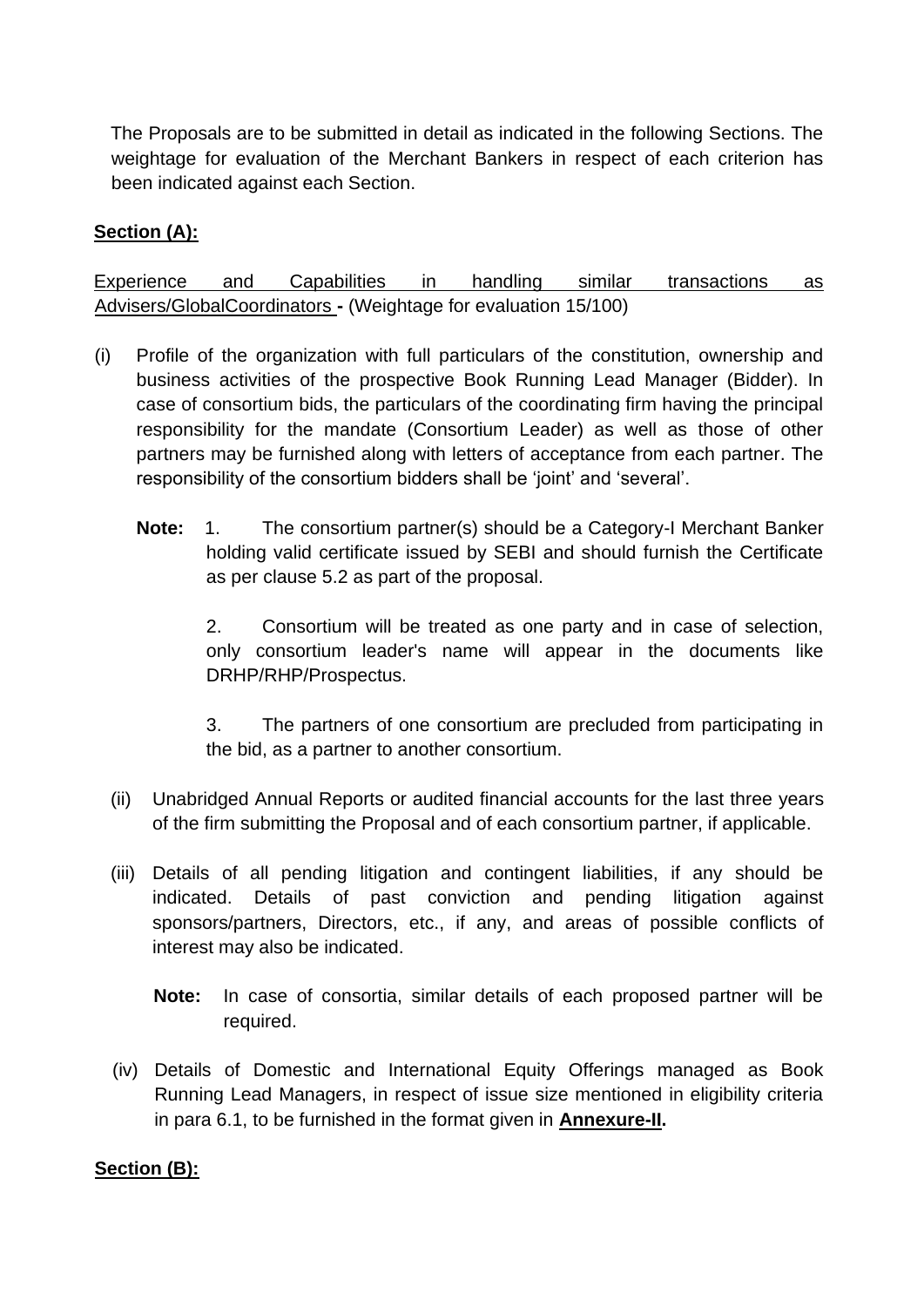Number of issues handled as a left lead (Weightage for evaluation 15/100)

**(i)** Furnish details of Domestic and International Equity Offerings managed as a left lead, in the format given in Annexure II.

# **Section (C):**

Domestic equity sales and distribution capacity – (Weightage for evaluation 5/100)

- (i) Give details that demonstrate capability of selling Indian Issues. Domestic distribution network and brokering capability may also be furnished.
- (ii) Trading rank among brokering houses in India.

## **Section (D):**

Past Performance with Department of Investment and Public Asset Management(DIPAM)(Earlier DoD) (**from 01.07.2018)**– (Weightage for evaluation 10/100)

- (i) The Merchant Banker would be evaluated on the number of applications and the issue amount procured by them for various issues in which DIPAM also divested Government of India shareholding.
- (ii) The quality of deal team and its ability to handle the issues that had arisen during the transactions.
- (iii) Understanding of regulatory framework and the time frame and quality of response to the queries of the Department/Company.

# **Section (E):**

Sector Expertise, Experience and Understanding of**Agriculture, seed production/Marketing and Agriculture Infrastructure**- (Weightage for evaluation 10/100)

- (i) Indicate work done in the areas of **Agriculture, seed production/Marketing and Agriculture Infrastructure**.
- (ii) Exhibit strength/expertise in the areas of**Agriculture, seed production/Marketing and Agriculture Infrastructure**, including if any.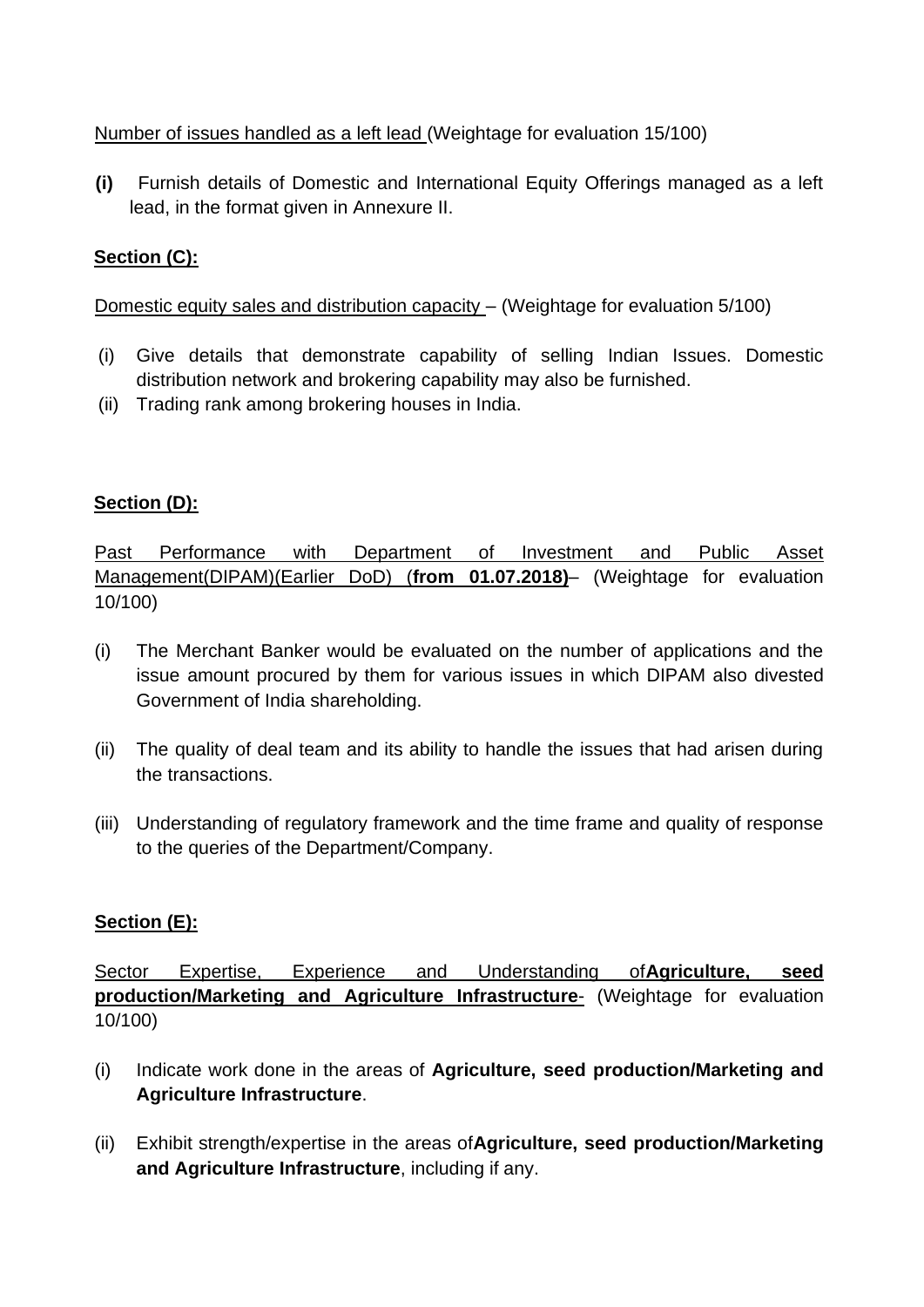- (iii) The Public Offerings handled during the period from **1 st July 2018 to 31st June 2021**in the areas of**Agriculture, seed production/Marketing and Agriculture Infrastructure**.
- (iv) Research Reports done on companies operating in areas of**Agriculture, seed production/Marketing and Agriculture Infrastructure**.
- (v) SWOT analysis of **National Seeds Corporation Ltd. (NSC)**.

#### **Section (F):**

Deal Team Qualification & Manpower Commitment to the Deal - (Weightage for evaluation 10/100)

Details of **core team** that will be handling the proposed issue, their status in the organization, their background, qualification, experience and present addresses, telephone numbers – office, residence, mobile, e-mail etc. – hands-on experience should be furnished. Separately, similar details in respect of the **supervisory team** may be indicated.

Details of other professionals who would provide back-up support may also be indicated separately.

An undertaking is also to be given that if during the process, any of the core team members is not available due to resignation etc. another person of the same qualification and experience would be made available with concurrence of the Government.

## **Section (G):**

Marketing strategy & Post Issue Market Support - (Weightage for evaluation 10/100)

- (i) Optimal syndicate structure suggested to maximize quality and quantity of demand.
- (ii) Proposal on syndicate incentivisation.
- (iii) Strategy for pre-marketing.
- (iv) Proposed Road Show venues and reasons for suggesting the same and the level of BRLM representatives who will travel on the domestic and international road shows.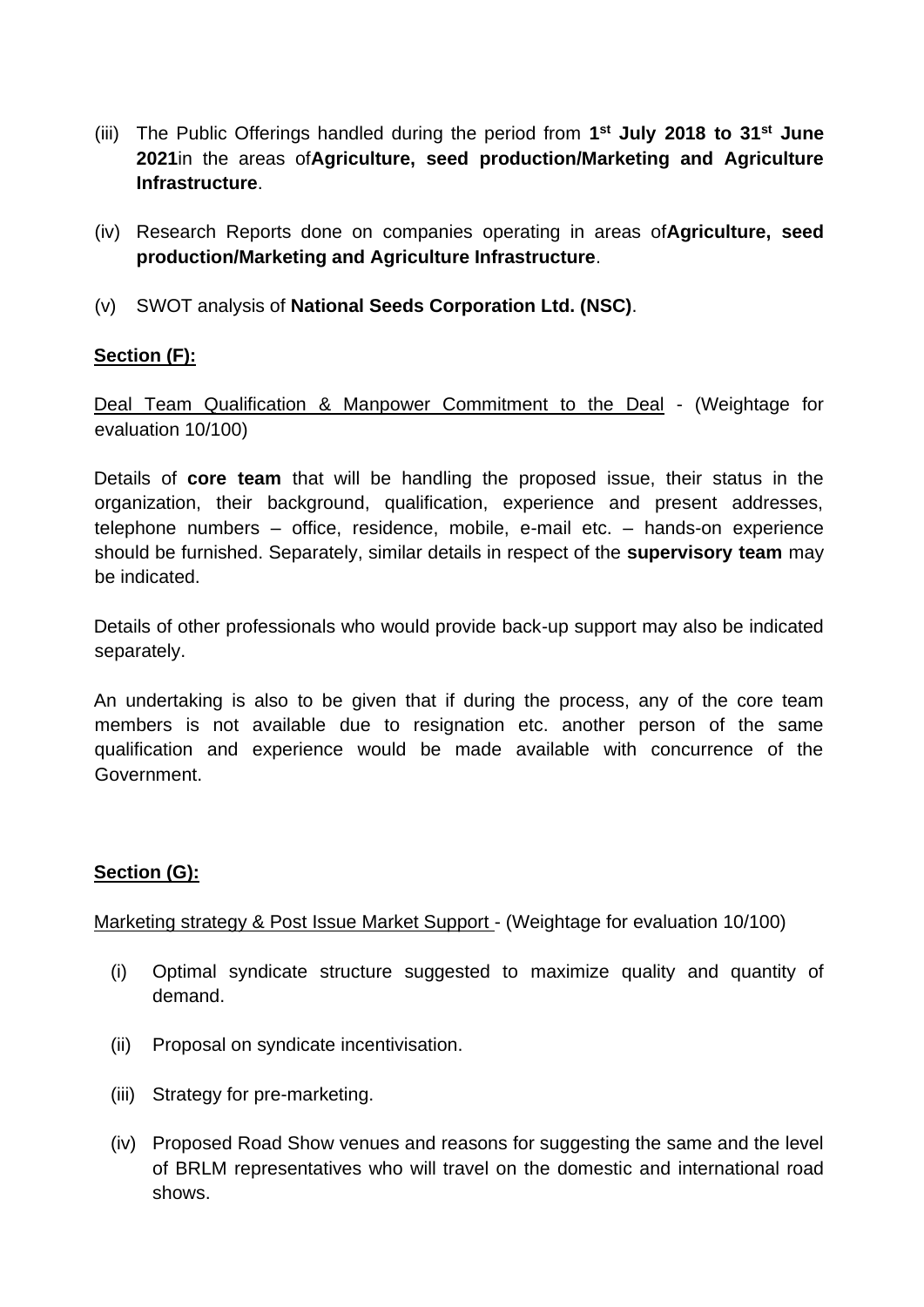- (v) Demand analysis and aspects influencing demand.
- (vi) Strategy for marketing shares (including broker networks).
- (vii) Strategy for identification of target investor groups.
- (viii) Commitment(s) which may act either as a constraint, or as a conflicting interest, to your involvement in the proposed "Initial Public Offer".
- (ix) Strength in lending aftermarket support, with specific reference to Indian issues managed in the past.
- (x) Identification of key selling points for marketing the Offering.
- (xi) Details of the valuation methodology to be followed in determining the price of the disinvestment of Government of India shareholding in NSC through IPOUnderwriting capabilities including details of capital base of the Investment Bank available to support such underwriting, record of past underwriting commitments and experience. Details of the underwriting commitments (including hard underwriting) which could not be met.
- (xii) Indicate realistic time schedule for launching the proposed disinvestment of Government of India shareholding in NSC through IPO with breakup of all activities to be undertaken by various agencies involved in the process.

## **Section (H):**

Local presence and commitment to India and strength in drawing Retail Investorparticipation - (weightage for evaluation 10/100)

A brief note evidencing the Bidders presence in India in both qualitative and quantifiable terms with specific reference to research teams and details of available infrastructure may be furnished. The details shall include manpower deployed in the investment banking (equity segment), offices in India and other relevant information. The distribution network strength to elicit maximum retail participation should be indicated.

## **Section (I):**

Global Presence and Distribution Capabilities - (Weightage for evaluation 10/100)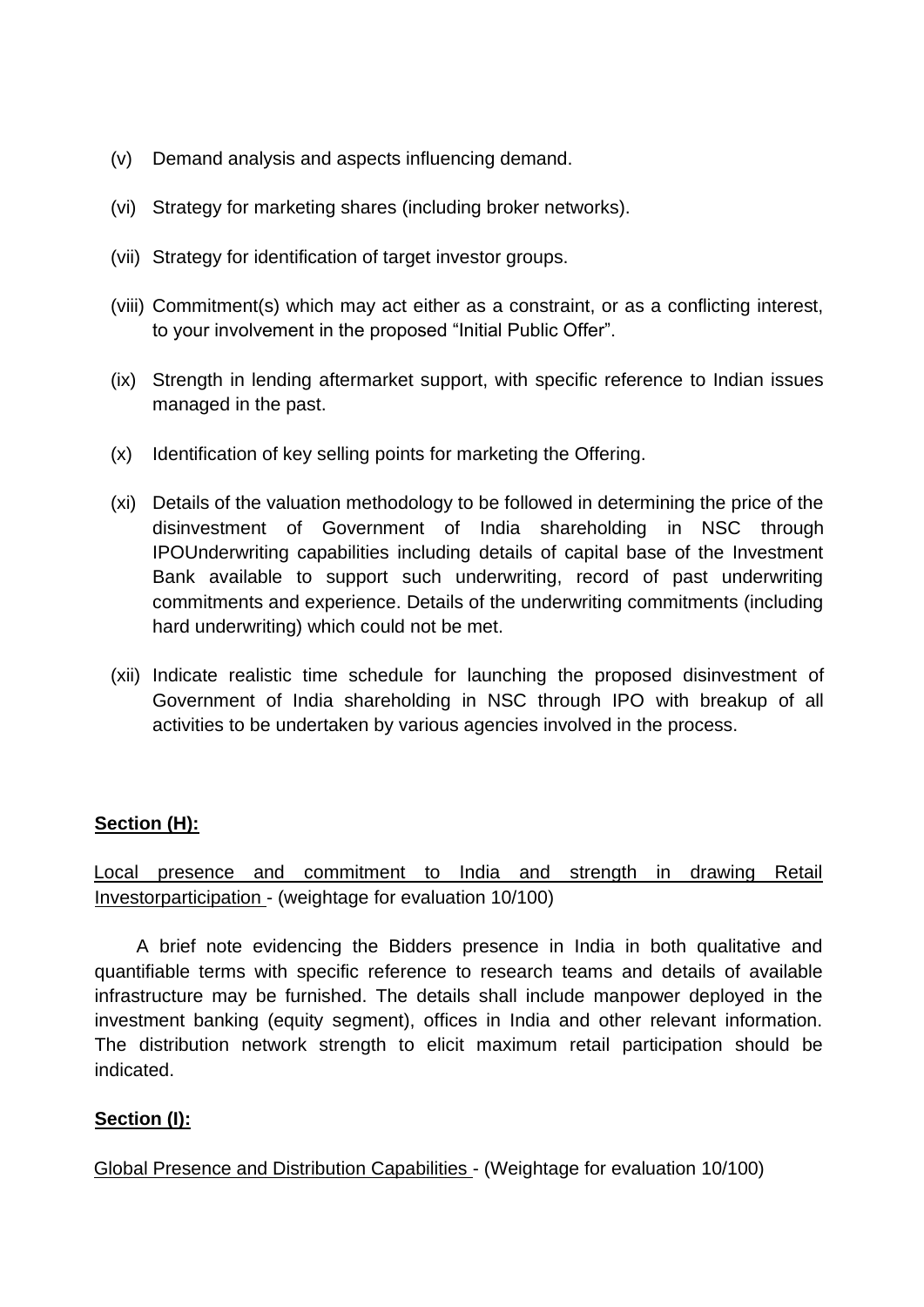- (i) Indicate global network and distribution strength.
- (ii) The funds mobilized from international investors for Equity Public Offerings in India during the period from **1 st July 2018 to 31st June 2021.**
- (iii) The understanding and relationship with international institutional investors.

## **Section (J):**

Research Capability - (Weightage for evaluation 5/100)

(i) Research strength within the country and globally. Please furnish details in format given in Annexure – V.

- (ii) Number of research reports published in the sector the CPSE belongs to.
- (iii) Background of research team including rankings, if any.

## **9. Payment of Selling Commission**

9.1 The Government will bear the expenses relating to the payment of brokerage to the brokers etc. to elicit wider participation of retail investors. The brokerage will be 0.35% on allotment to Retail investors; 0.15% on allotment to non-institutional investors and 0.25% on allotment to eligible employees out of quota reserved for them. In the first instance the brokerage will be paid by the appointed BRLMs and on successful completion of the transaction the brokerage would be reimbursed on production of documentary proof of actual disbursement within the stipulated period of one month from the date of finalization of the basis of allotment.

## **10. Procedure for Selection of the Book Running-Lead Managers (BRLMs)**

10.1 Qualified interested Bidders would be required to make a presentation of their credentials, in the format prescribed in paragraph 8 above, for the proposed transaction, before an Inter-Ministerial Group (IMG), through VC. The time/date of the presentation will be posted on the website of Department of Investment and Public Asset Management ['www.dipam.gov.in'](http://www.dipam.gov.in/) in due course. Only the Team Leader of the Core Team shall make the presentation.

10.2 The IMG would evaluate the Bidders on the criteria mentioned in paragraph 8 above based on their presentation and Proposals received and shortlist them for the purpose of opening of their Financial Bids. Only the parties scoring predetermined marks/score out of 100, which will be announced before presentation, will be technically shortlisted.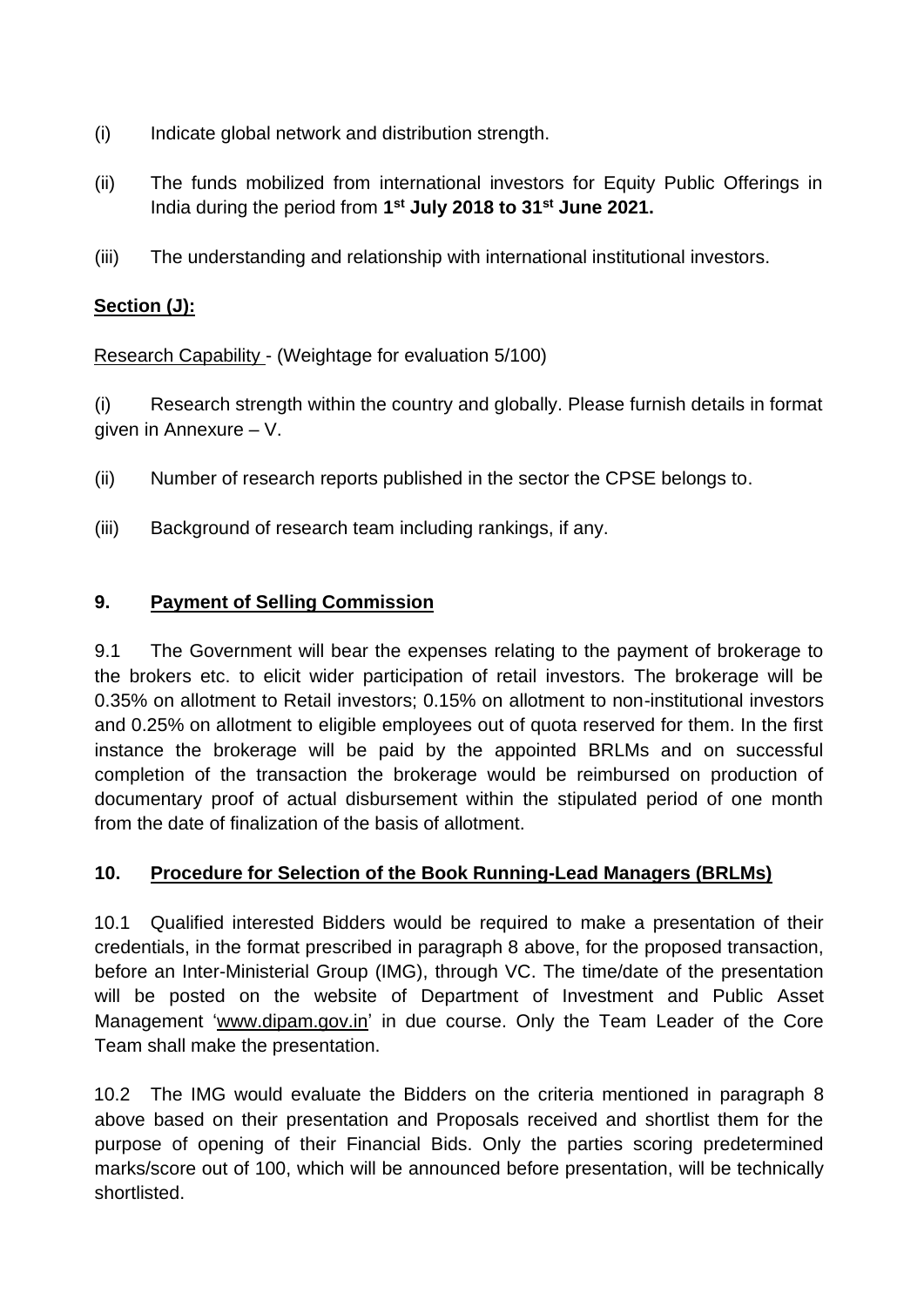10.3 After the short listing of Bidders based on their presentations, IMG would open the Financial Bids of only shortlisted Bidders. The shortlisted bidders, if they so desire, may remain present at the time of opening of the financial bids. The qualifying marks and the marks scored by the shortlisted bidders will be announced before opening of the financial bids. The date and time of opening of the financial bids would be announced at the time of the presentations.

10.4 The marks scored by the shortlisted bidders in the technical evaluation will then be given a weightage of 70. Similarly, the financial bids of the shortlisted bidders will be given a weightage of 30. The score on the basis of Quality and Cost Based System (QCBS) of technical and financial bids will determine the H1, H2, H3 and so on.

10.5 The party scoring the highest points/marks (H1) based on the above principles would be appointed for the transaction. The other technically qualified bidders ranked as H2, H3 and so on in that order would be asked to accept the rules mentioned in para 10.7 regarding the sharing of fee and the parties who so accept the fees will also be appointed till the required number of BRLMs are filled up*.* Government may consider selecting lesser number of Bidders for appointment as BRLMs.

10.6 The BRLM, having the highest technical bid score amongst the appointed BRLMs would be appointed left lead for the transaction. In case of a tie between the BRLMs, the BRLM with more experience of handling transactions as a left lead, from 1<sup>st</sup> July 2018 to  $31<sup>st</sup>$  June 2021 will be appointed the left lead.

10.7 10% of the discovered fee (fee quoted by H1) would be paid to left lead. 60% of the discovered fee would be shared equally amongst the BRLMs (including left lead). 30% of the discovered fee would be shared among the bankers, in proportion to the overall final bid amount (excluding rejection and withdrawal cases) brought in by each banker (including QIB, NII and retail investors but excluding employees of the company). The method for calculating the bid amounts brought in by each banker as follows:

- The bid amount brought in by each banker from Non-Institutional Investors (NIIs) and Retail Investors portion will be calculated on the basis of data made available by the RTA (to be certified by all the BRLMs) for allotment of shares.
- The bid amounts brought in by each banker from QIBs will be calculated in following manner:

The BRLMs will submit a list of QIB investors to be contacted by each BRLM before the filing of RHP to DIPAM. One investor can be allocated to more than one BRLM.

**In case of a QIB investor which was already allocated to BRLM/BRLMs:**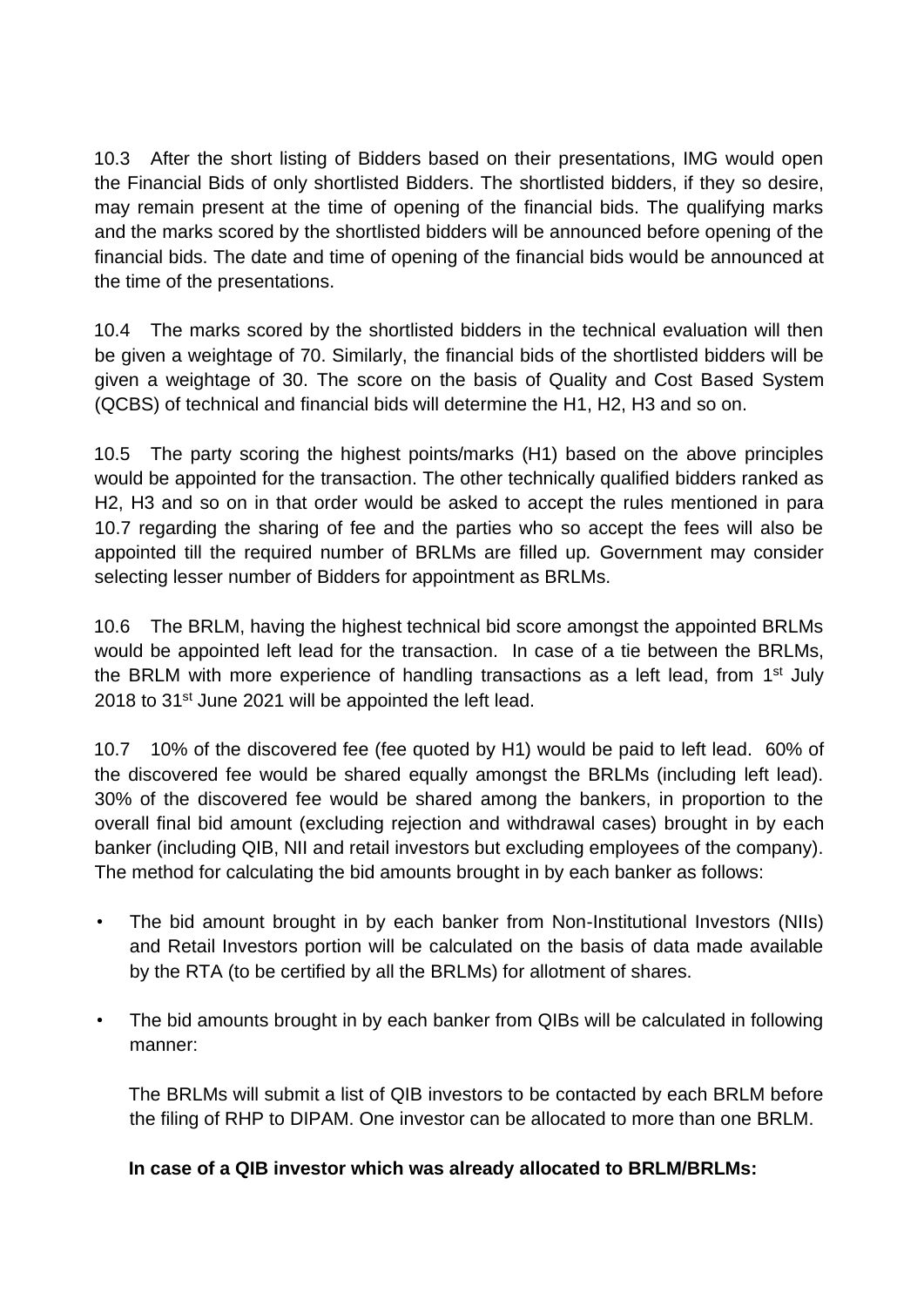Credit will be given to the respective BRLM/BRLMs who was/were allocated the investor under consideration. In case an investor was allocated to more than one BRLM, the credit will be shared equally among all the responsible BRLMs.

#### **In case of a QIB investor that was not allocated to any BRLM:**

**a.** Credit will be given to the BRLM who organized the meeting/call with the investor.

**b.** For an unallocated investor with whom the BRLMs had not arranged a meeting/call, credit can be given to BRLM on the basis of a written confirmation (including mail/Bloomberg confirmation/broker code from application form) provided by the authorized representative of the investor to the BRLM.

**c.** If an unallocated investor does not fall into (a) or (b) mentioned above, credit for such investors will be split equally amongst the BRLMs.

- 10.8 The selected Bidders will work as a team and be called Book Running Lead Managers.
- 10.9 For the release of fees all the BRLMs should jointly certify the list of investors brought in by them. DIPAM will go by the certification jointly given by the BRLMs for payment of the fees.

## **11. Requirements for Financial Bids**

11.1 The bidder is required to quote a transaction fee **as a percentage of the disinvestment proceeds i.e. the amount received in government account.**The fee quoted should be limited to 4 (four) decimal points. The fee quoted by the bidder should include all the applicable taxes, cess, duties, etc. The fee will be payable in Indian Rupees after successful completion of each of the transaction.

**Note**: All merchant bankers are required to furnish a break-up of expenses on items like printing of stationery; advertisement agency/public relation agency for preparation of statutory advertisements and road shows; fee payable to SEBI as filing fee; payment to NSE and BSE for use of software for the book building and payment required to be made to depositories or depository participants for transfer of shares; any additional selling commission/brokerage that the Merchant Bankers may pay in addition to selling commission/brokerage that Government will pay. These details are to be provided along with the financial bid on a separate sheet being the annexure to the financial bid.

11.2 **DIPAM reserves the right to deduct up to 2%** from the overall fee to be given to a BRLM at the end of transaction in case of any shortcomings in the services provided by BRLMs during the course of the issue e.g. not setting up meetings with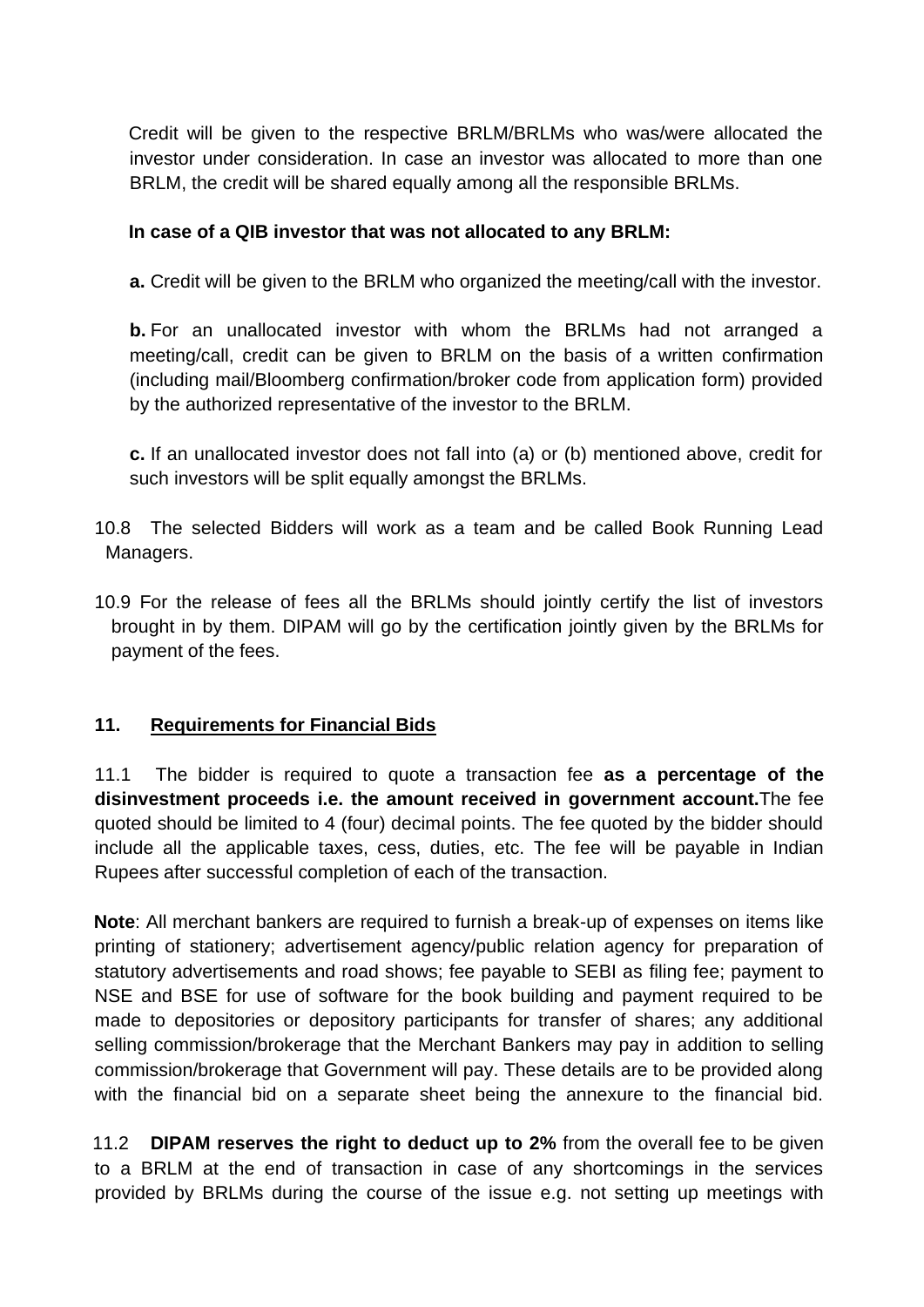sufficient number of investors, shortfall in number of application forms to be printed, delay in filing of documents on part of BRLMs etc. Decision of DIPAM will be final in this regard.

11.3 The fee quoted should be unconditional and inclusive of the expenditure to be incurred on the intermediaries and the work mentioned in paragraph 4.1 above.

11.4 The Bidders may quote a drop dead fee, if any, payable by Government in case of calling off of the transaction by the Government after initiation of the process by the Bidder. The lowest drop dead fee quoted by any of the finally selected Bidders would be treated as drop dead fee payable by Government and be shared equally by all the Bidders. Drop dead fee will not be a criterion in determining the H1 Bidder.

11.5 The Bidders will be liable to pay taxes applicable as per law.

## **12. Termination of the Assignment**

12.1 In case it is found during the course of the transaction or at any time before award of the assignment or after its execution and during the period of subsistence or after the period thereof, that one or more of the terms and conditions laid down in this request for proposal has not been met by the Bidder, or the Bidder has made material misrepresentation or has given any materially incorrect or false information, the Bidder shall be disqualified forthwith if not yet appointed as the Merchant Banker/ Selling Broker. Also if the Selected Bidder has already been appointed as the Merchant Banker/ Selling Broker, as the case may be, the same shall, notwithstanding anything to the contrary contained in this RFP, be liable to be terminated, by a communication in writing by the DIPAM to the Selected Bidder without the DIPAM being liable in any manner whatsoever to the Selected Bidder. This action will be without prejudice to any other right or remedy that may be available to the DIPAM under the Bidding Documents, or otherwise. However, before terminating the assignment, a show cause notice stating why its appointment should not be terminated would be issued giving it an opportunity to explain its position.

12.2 Further, during the course of appointment of the selected bankers for the captioned IPO, at any point of time if DIPAM (in its sole discretion) thinks that the selected bankers are not performing up to the expectations of DIPAM, then DIPAM shall have the right to substitute the selected bankers with another Merchant Banker, as DIPAM may deem fit, without assigning any reasons.

## **13. Non-disclosure Agreement**

13.1 Selected BRLMs would be required to sign the non-disclosure agreement with the Company. Failure to sign the same would make their appointment null and void.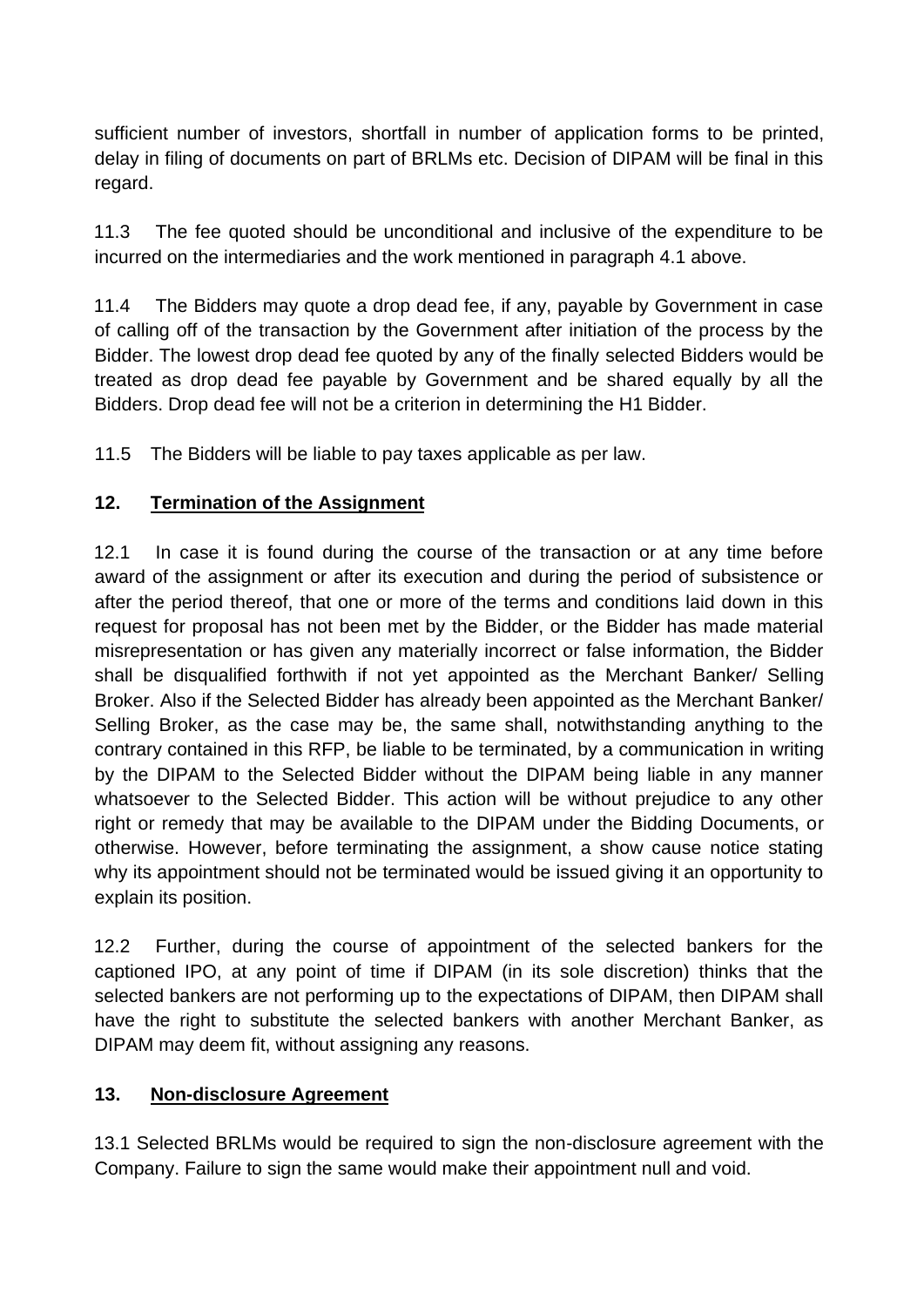**14.** For any further clarification, you may kindly contact,**Smt. Mamta Meena, Deputy Director,** DIPAM, Ministry of Finance, Room 431, 4th Floor, Block No.14, CGO Complex, New Delhi -110 003, Tel. 011- 24368036, e-mail:mamta.meena@nic.in

\*\*\*\*\*\*\*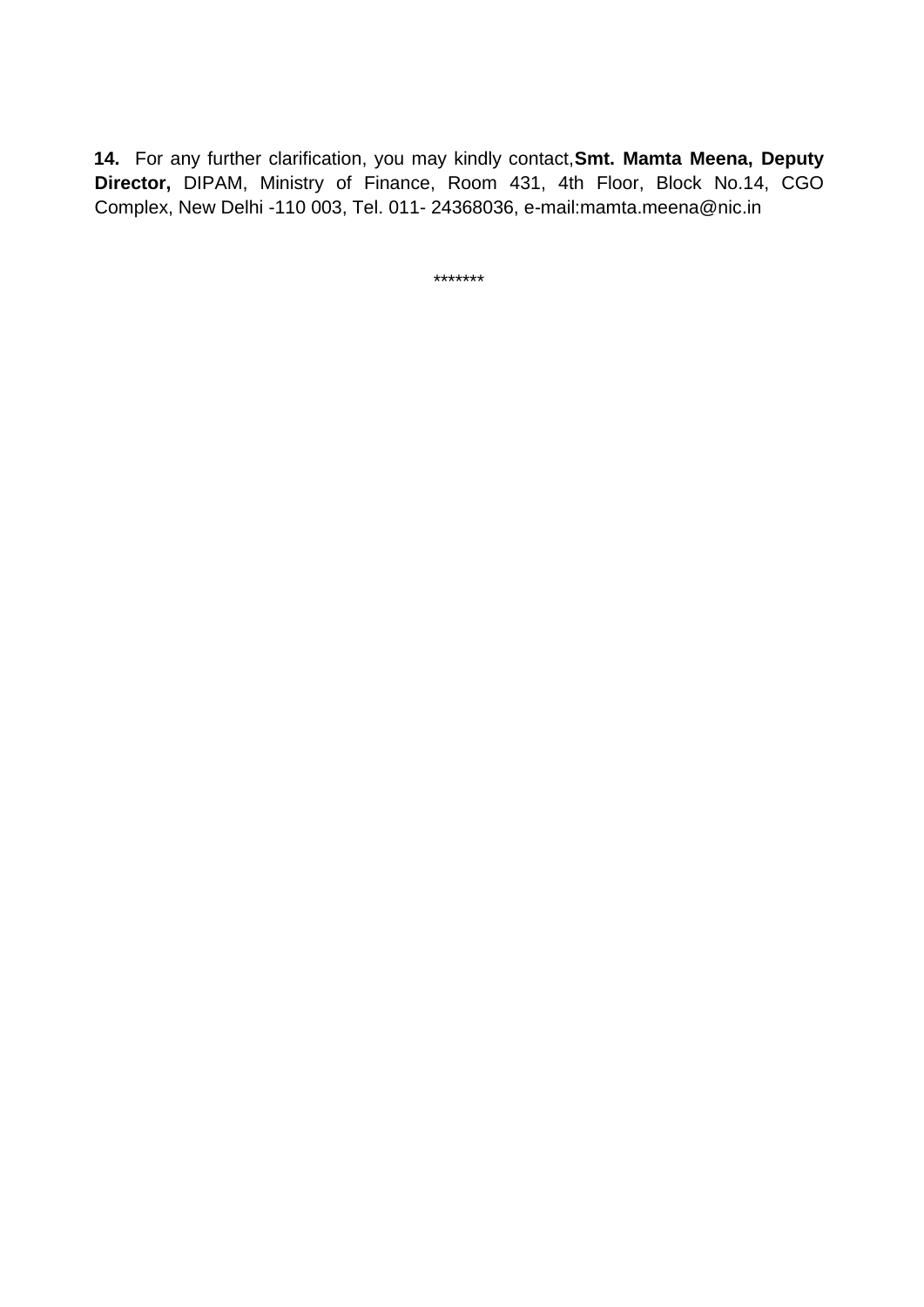## **Annexure - A**

## **Instructions for Online Bid Submission:**

The bidders are required to submit soft copies of their bids electronically on the CPP Portal, using valid Digital Signature Certificates. The instructions given below are meant to assist the bidders in registering on the CPP Portal, prepare their bids in accordance with the requirements and submitting their bids online on the CPPPortal.

More information useful for submitting online bids on the CPP Portal may be obtained at: https://eprocure.gov.in/eprocure/app

## **REGISTRATION**

- 1) Bidders are required to enroll on the e-Procurement module of the Central Public Procurement Portal (URL: https://eprocure.gov.in/eprocure/app) by clicking on the link "Online bidder Enrollment" on the CPP Portal which is free ofcharge.
- 2) As part of the enrolment process, the bidders will be required to choosea unique username and assign a password for theiraccounts.
- 3) Bidders are advised to register their valid email address and mobilenumbers as part of the registration process. These would be used for any communication from the CPPPortal.
- 4) Upon enrolment, the bidders will be required to register their valid Digital Signature Certificate (Class III Certificates with signing key usage) issued by any Certifying Authority recognized by CCA India (e.g. Sify / nCode / eMudhra etc.), with theirprofile.
- 5) Only one valid DSC should be registered by a bidder. Please note that the biddersareresponsibletoensurethattheydonotlendtheirDSC"stoothers which may lead tomisuse.
- 6) Bidder then logs in to the site through the secured log-in by entering their user ID / password and the password of the DSC /e-Token.

## **SEARCHING FOR RFP/RFP DOCUMENTS**

- 1) There are various search options built in the CPP Portal, to facilitate bidders to search active tenders/bids by several parameters. These parameters could include Tender ID, Organization Name, Location, Date, Value, etc. There is also an option of advanced search for tenders/RFPs, wherein the bidders may combine a number of search parameters such as Organization Name, Form of Contract, Location, Date, Other keywords etc. to search for a RFP published on the CPPPortal.
- 2) Once the bidders have selected the RFPs they are interested in, they may download the required documents / RFP schedules. These RFPs can be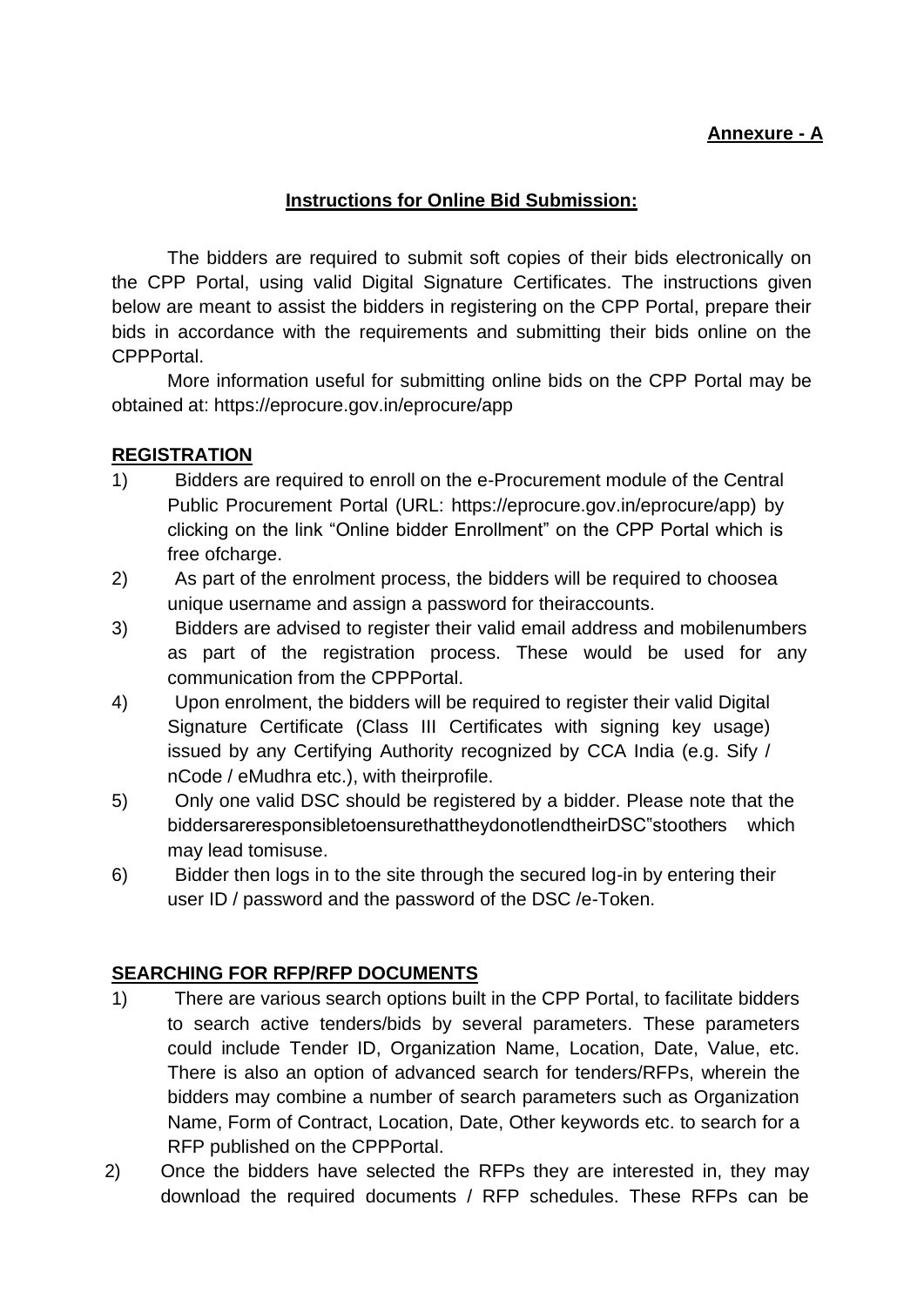moved to the respective "My Tenders" folder. This would enable the CPP Portal to intimate the bidders through SMS / e-mail in case there is any corrigendum issued to the RFPdocument.

3) The bidder should make a note of the unique Tender ID assigned toeach tender/RFP, in case they want to obtain any clarification / help from the Helpdesk.

## **PREPARATION OF BIDS**

- 1) Bidder should take into account any corrigendum published on theRFP document before submitting theirbids.
- 2) Please go through the RFP advertisement and the RFP document carefully to understand the documents required to be submitted as part of the bid. Please note the number of covers in which the bid documents have to be submitted, the number of documents - including the names and content of each of the document that need to be submitted. Any deviations from these may lead to rejection of thebid.
- 3) Bidder, in advance, should get ready the bid documents to be submitted as Indicated in the RFP document / schedule and generally, they can be inPDF / XLS / RAR / DWF/JPG formats. Bid documents may be scanned with 100 dpi with black and white option which helps in reducing size of the scanned document.
- 4) To avoid the time and effort required in uploading the same set of standard documents which are required to be submitted as a part of every bid, a provision of uploading such standard documents (e.g. PAN card copy, annual reports, auditor certificates etc.) has been provided to the bidders. Bidderscanuse"MySpace"or, "OtherImportantDocuments" areaavailable to them to upload such documents. These documents may be directly submitted from the "My Space" area while submitting a bid, and need not be uploaded again and again. This will lead to a reduction in the time required for bid submissionprocess.

#### **SUBMISSION OF BIDS**

- 1) Bidder should log into the site well in advance for bid submission so that they can upload the bid in time i.e. on or before the bid submission time. Bidder will be responsible for any delay due to otherissues.
- 2) The bidder has to digitally sign and upload the required bid documents oneby one as indicated in the RFPdocument.
- 3) Bidder has to select the payment option as "offline" to pay the RFPfee / EMD as applicable and enter details of the instrument.
- 4) Bidder should prepare the EMD as per the instructions specified in the RFP document.
- 5) Bidders are requested to note that they should necessarily submit their Financial bids in the format provided and no other format is acceptable. If the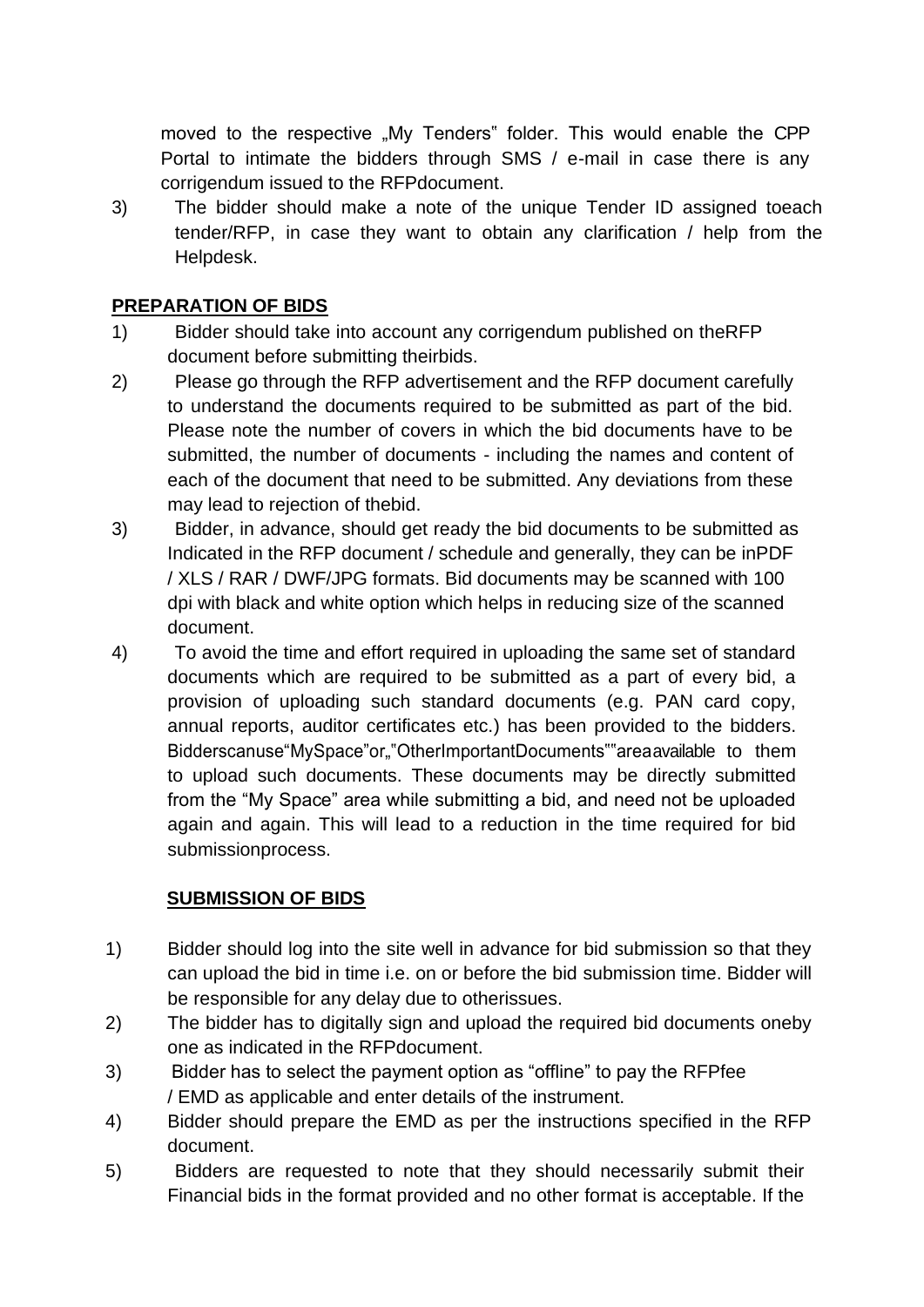price bid has been given as a standard BoQ format with the RFP document, then the same is to be downloaded and to be filled by all the bidders. Bidders are required to download the BoQ file, open it and complete the white coloured (unprotected) cells with their respective financial quotes and other details (such as name of the bidder). No other cells should be changed. Once the details have been completed, the bidder should save it and submit it online, without changing the filename. If the BoQ file is found to be modified by the bidder, the bid will berejected.

- 6) The server time (which is displayed on the bidders" dashboard) will be considered as the standard time for referencing the deadlines forsubmission of the bids by the bidders, opening of bids etc. The bidders should follow this time during bidsubmission.
- 7) All the documents being submitted by the bidders would be encryptedusing PKI encryption techniques to ensure the secrecy of the data. The data entered cannot be viewed by unauthorized persons until the time of bid opening. The confidentiality of the bids is maintained using the secured Socket Layer 128 bit encryption technology. Data storage encryption of sensitive fields is done. Any bid document that is uploaded to the server is subjected to symmetric encryption using a system generated symmetric key. Further this key is subjected to asymmetric encryption using buyers/bid openers public keys. Overall, the uploaded RFP documents become readable only after the bid opening by the authorized bid openers.
- 8) The uploaded bid documents become readable only after the bid opening by the authorized bidopeners.
- 9) Upon the successful and timely submission of bids (i.e. after Clicking"Freeze Bid Submission" in the portal), the portal will give a successfulbid submission message & a bid summary will be displayed with the bid no. and the date & time of submission of the bid with all other relevant details.
- 10) The bid summary has to be printed and kept as an acknowledgement of the submission of the bid. This acknowledgement may be used as an entrypass for any bid openingmeetings.

## **ASSISTANCE TO BIDDERS**

- 1) Any queries relating to the bid document and the terms and conditions contained therein should be addressed to the Bid Inviting Authority for a bid or the relevant contact person indicated in thebid.
- 2) Any queries relating to the process of online bid submission or queries relating to CPP Portal in general may be directed to the 24x7 CPP Portal Helpdesk.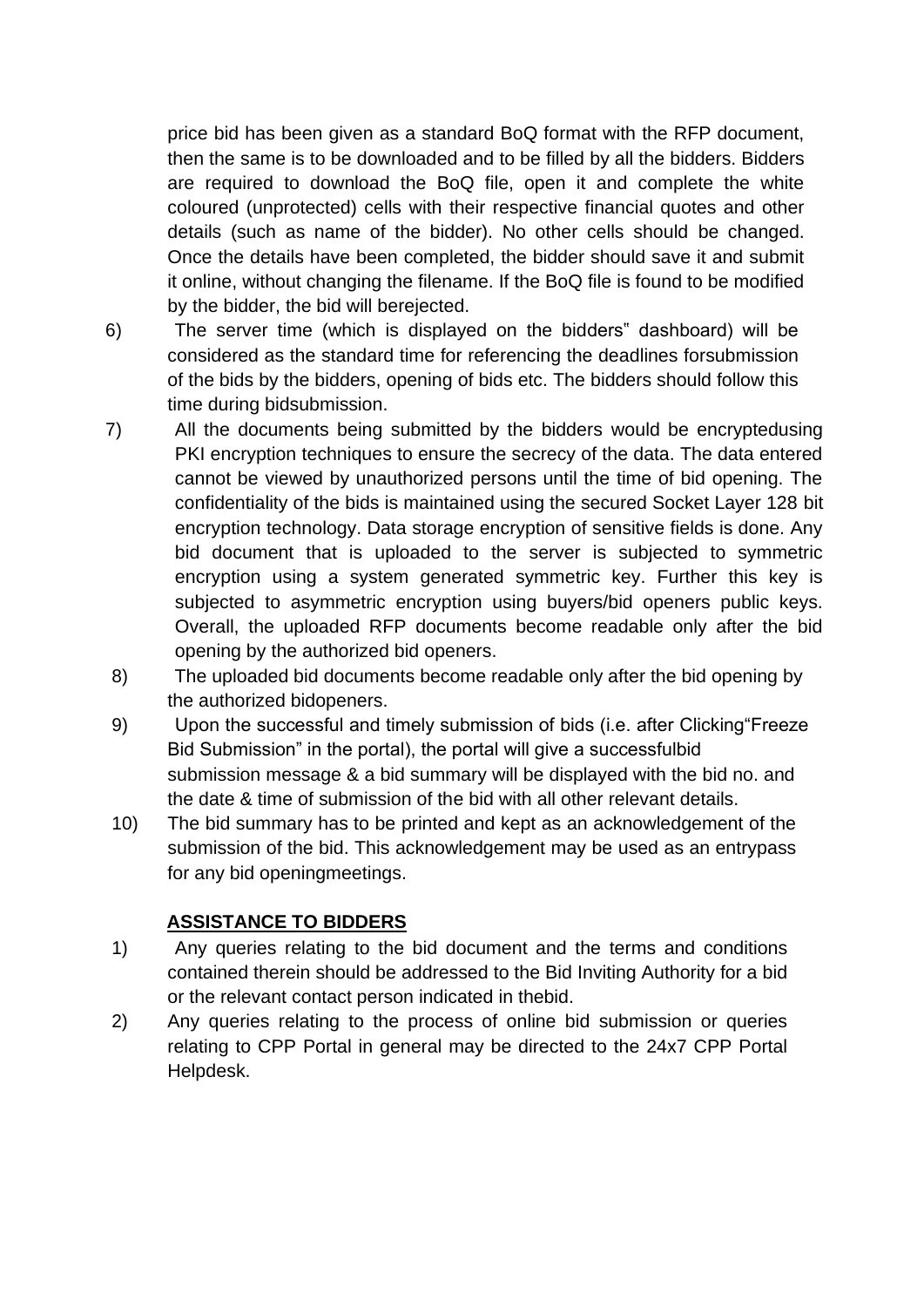**Annexure - I**

# **INDICATIVE LIST OF STATIONERY FOR THE DISINVESTMENT OF GOVERNMENT OF INDIA SHAREHOLDING IN NATIONAL SEEDS CORPORATION LIMITED (NSC) THROUGH "INITIAL PUBLIC OFFERING"**

| Sr.              | <b>Description</b>                                                                   |  |  |  |  |
|------------------|--------------------------------------------------------------------------------------|--|--|--|--|
| 1                | DRAFT RED HERRING PROSPECTUS                                                         |  |  |  |  |
| 2                | RED HERRING PROSPECTUS (ORDINARY & SPECIAL)                                          |  |  |  |  |
| 3                | <b>PROSPECTUS</b>                                                                    |  |  |  |  |
| $\boldsymbol{4}$ | BID CUM APPLICATION FORM with Memorandum in Book<br>form<br>(RESIDENT/NRI/EMPLOYEES) |  |  |  |  |
| 5                | POSTERS/BANNERS                                                                      |  |  |  |  |
| 6                | CAN, REFUND STATIONER, ETC.                                                          |  |  |  |  |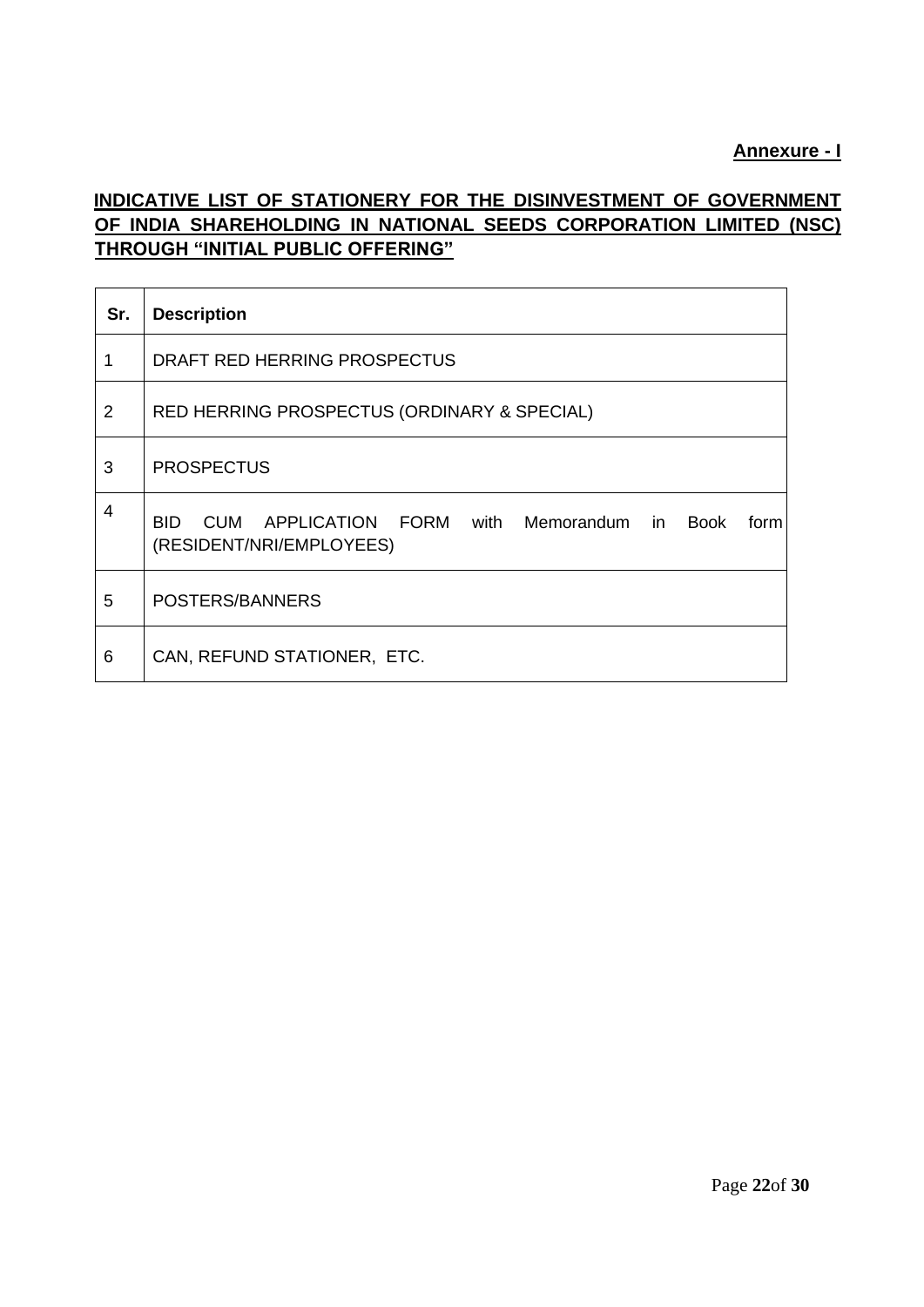## **Annexure - II**

## **DETAILS OF DOMESTIC/INTERNATIONAL EQUITY OFFERINGS**

|                    | 01.07.2018-    |       | 01.07.2019-    |            | 01.07.2020-    |            |  |
|--------------------|----------------|-------|----------------|------------|----------------|------------|--|
| Parameters         | 31.06.2019     |       |                | 31.06.2020 |                | 31.06.2021 |  |
|                    | Mandate        | Value | Mandate        | Value      | Mandate        | Value      |  |
|                    |                | (C)   |                | (C)        |                | (C)        |  |
| <b>DOMESTIC</b>    | $\mathbf{1}$   |       | $\mathbf{1}$   |            | 1              |            |  |
| <b>EQUITY</b>      | $\overline{2}$ |       | $\overline{2}$ |            | $\overline{2}$ |            |  |
| <b>PUBLIC</b>      | 3              |       | 3              |            | 3              |            |  |
| <b>OFFERINGS</b>   |                |       |                |            |                |            |  |
| <b>TOTAL</b>       |                |       |                |            |                |            |  |
| <b>INTERNATIO</b>  | $\mathbf{1}$   |       | $\mathbf{1}$   |            | $\mathbf{1}$   |            |  |
| <b>NAL EQUITY</b>  | $\overline{2}$ |       | $\overline{2}$ |            | $\overline{2}$ |            |  |
| <b>PUBLIC</b>      | 3              |       | 3              |            | 3              |            |  |
| <b>OFFERINGS</b>   |                |       |                |            |                |            |  |
| <b>TOTAL</b>       |                |       |                |            |                |            |  |
| <b>PUBLIC</b>      | $\mathbf{1}$   |       | $\mathbf{1}$   |            | $\mathbf{1}$   |            |  |
| <b>OFFERINGS</b>   | $\overline{2}$ |       | $\overline{2}$ |            | $\overline{2}$ |            |  |
| <b>PULLED</b>      | $\overline{3}$ |       | 3              |            | $\overline{3}$ |            |  |
| <b>OUT/WITHD</b>   |                |       |                |            |                |            |  |
| <b>RAWN PRE</b>    |                |       |                |            |                |            |  |
| OR.<br><b>POST</b> |                |       |                |            |                |            |  |
| <b>ROADSHOW</b>    |                |       |                |            |                |            |  |
| <b>TOTAL</b>       |                |       |                |            |                |            |  |

**Note:** 1. Please indicate whether you were engaged by Government of India for any Equity Public Offering, other than those mentioned above and if so, furnish details.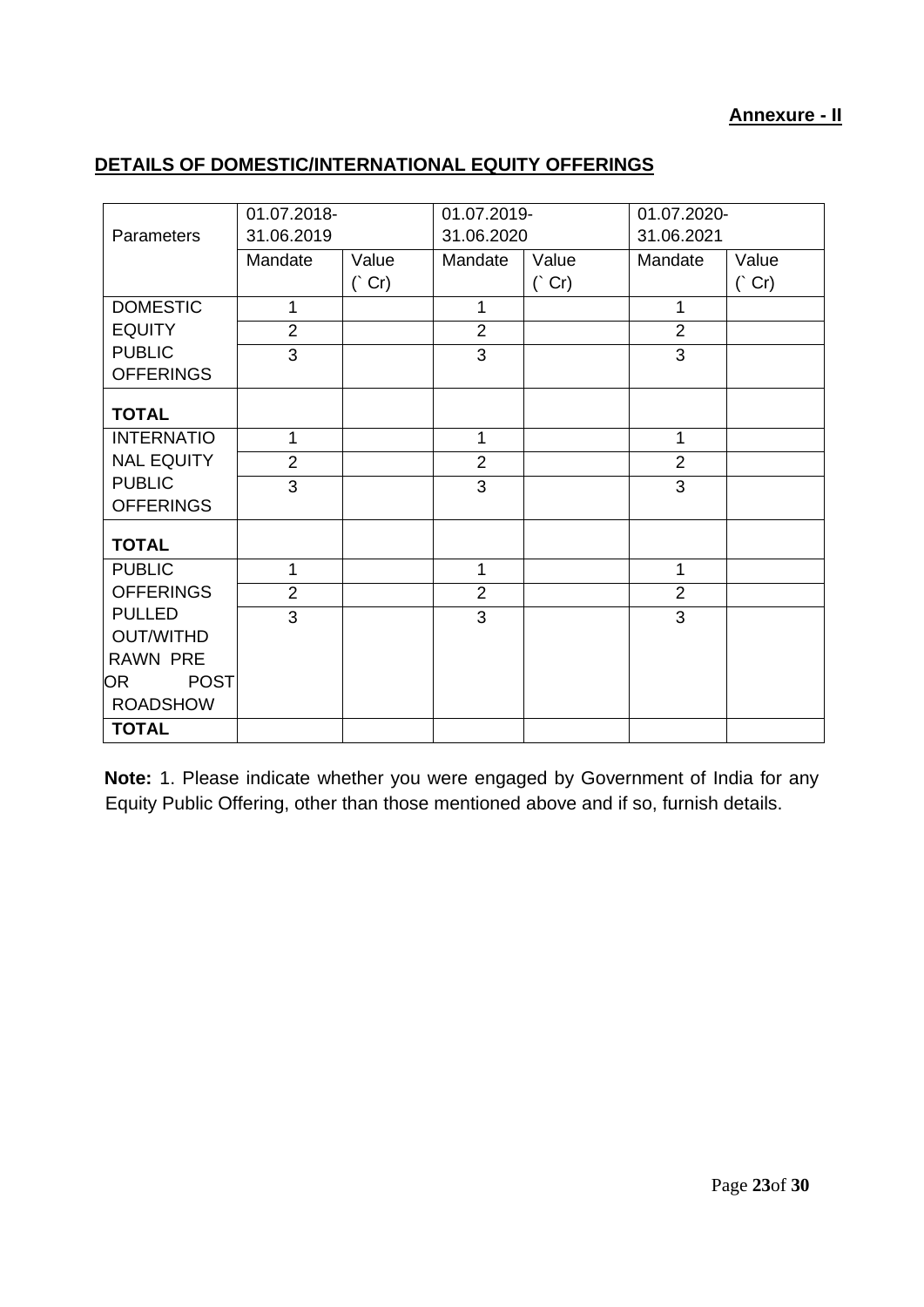## **Annexure - III**

No. 5/3/2011-Policy Government of India Ministry of Finance Department of Disinvestment

> Block 14, CGO Complex, Lodhi Road, New Delhi- 110003

> > Dated the 8<sup>th</sup> June, 2011

#### **OFFICE MEMORANDUM**

#### **Subject: Guidelines for qualification of Advisers for disinvestment process.**

In order to inspire public confidence in the selection of Advisers through competitive bidding, the Government had framed comprehensive and transparent guidelines defining the criteria for their selection. In addition to using a set of criteria like sector experience, knowledge, commitment, etc., additional criteria for qualification/disqualification of the parties to act as Advisers to the Government for disinvestment transactions were prescribed by the Department of Disinvestment vide its O.M. No. 5/3/2011 – Policy dated 2.5.2011.

2. In supersession of the above-mentioned O.M. of this Department, the revised criteria for qualification/disqualification of the parties to act as Advisers for disinvestment transactions would be as under:

- (a) Any conviction by a Court of Law or indictment/adverse order by a regulatory authority for a grave offence against the Advising concern or its sister concern would constitute a disqualification. Grave offence would be defined to be of such a nature that it outrages the moral sense of the community. The decision in regard to the nature of offence would be taken on a case-to-case basis after considering the facts of the case and relevant legal principles by the Government. Similarly, the decision in regard to the relationship between the sister concerns would be taken based on relevant facts and after examining whether the two concerns are substantially controlled by the same person/persons.
- (b) In case such a disqualification takes place, after the entity has already been appointed as Adviser, the party would be under an obligation to withdraw voluntarily from the disinvestment process, failing which the Government would have the liberty to terminate the appointment/contract.
- (c) Disqualification shall continue for a period that Government deems appropriate.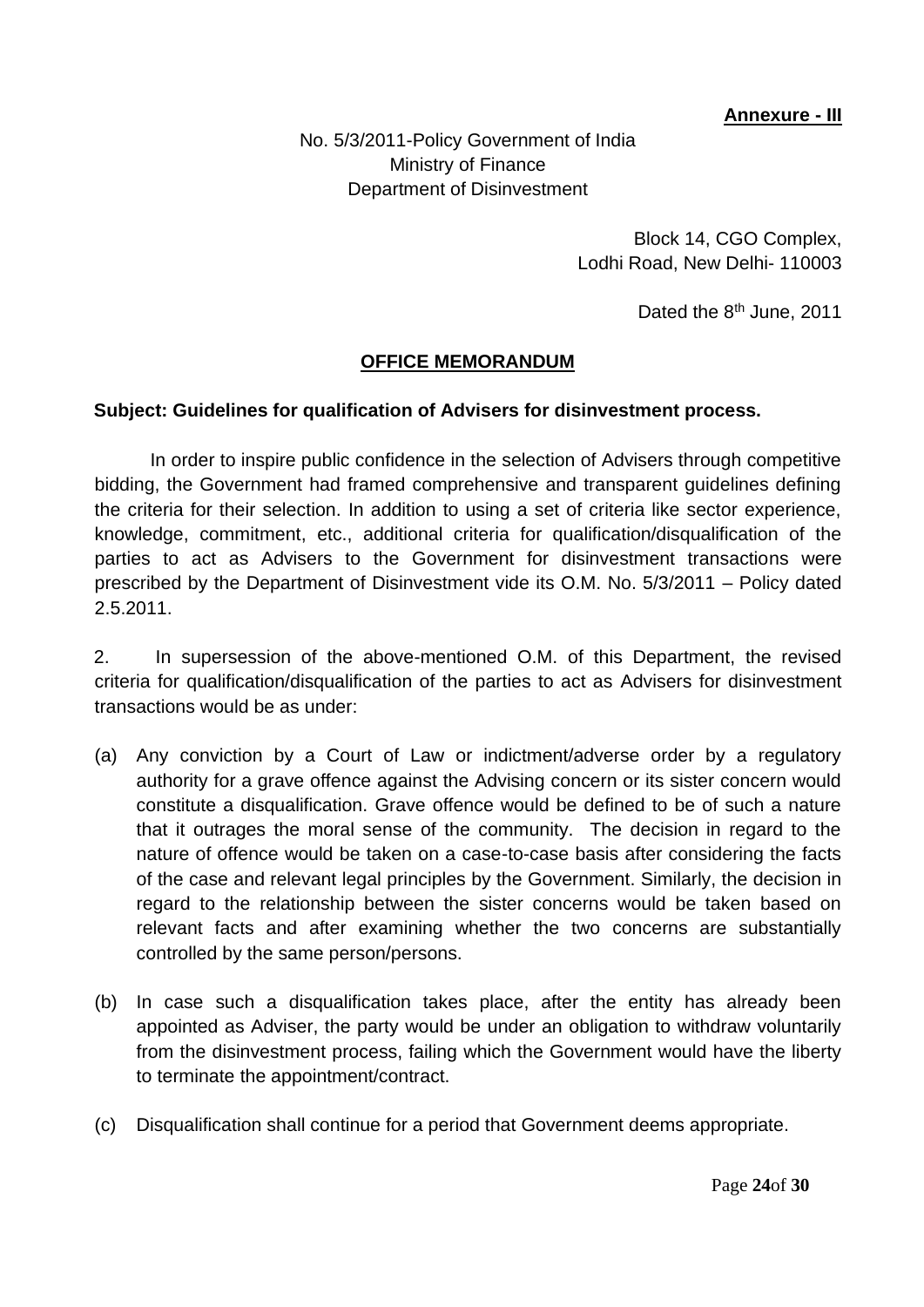- (d) Any entity, which is disqualified from participating in the disinvestment process, would not be allowed to remain associated with it or get associated merely because it has preferred an appeal against the order based on which it has been disqualified. The mere pendency of appeal will have no effect on the disqualification.
- (e) The disqualification criteria would come into effect immediately and would apply to all the Advisers already appointed by the Government for various disinvestment transactions, which have not yet been completed.
- (f) Before disqualifying a concern, a Show Cause Notice why it should not be disqualified would be issued to it and it would be given an opportunity to explain its position.
- (g) Henceforth, these criteria will be prescribed in the advertisements seeking Expressions of Interest (EOI) from the interested parties to act as Adviser. Further, the interested parties shall be required to provide with their EOI an undertaking to the effect that no investigation by a regulatory authority is pending against them. In case any investigation is pending against the concern or its sister concern or against the CEO or any of its Directors/Managers/Employees, full details of such investigation including the name of the investigating agency, the charge/offence for which the investigation has been launched, name and designation of persons against whom the investigation has been launched and other relevant information should be disclosed, to the satisfaction of the Government. For other criteria also, similar undertaking will be obtained along with EOI. They would also have to give an undertaking that if they are disqualified as per the prescribed criteria, at any time before the transaction is completed, they would be required to inform the Government of the same and voluntarily withdraw from the assignment.
- (h) The interested parties would also be required to submit a list of or disclose any mandated transactions which are in the same line of business as that of the company (being disinvested) in respect of any transaction of same nature as the transaction for which the Government and/or the Company (being disinvested) is proposing to select or have appointed the Adviser and confirm in writing that there exists no conflict of interest as on the date of submitting their proposal for appointment/ their appointment as Advisers in handling of the transaction and that, in future, if such a conflict of interest arises, the Adviser would immediately intimate the Government/Company (being disinvested) of the same.

The Government/Company (being disinvested) shall at its sole discretion after providing due and reasonable opportunity decide whether such future conflict of interest shall materially adversely affect the interest of the Government and the Company (being disinvested) in relation to the transaction and shall be entitled to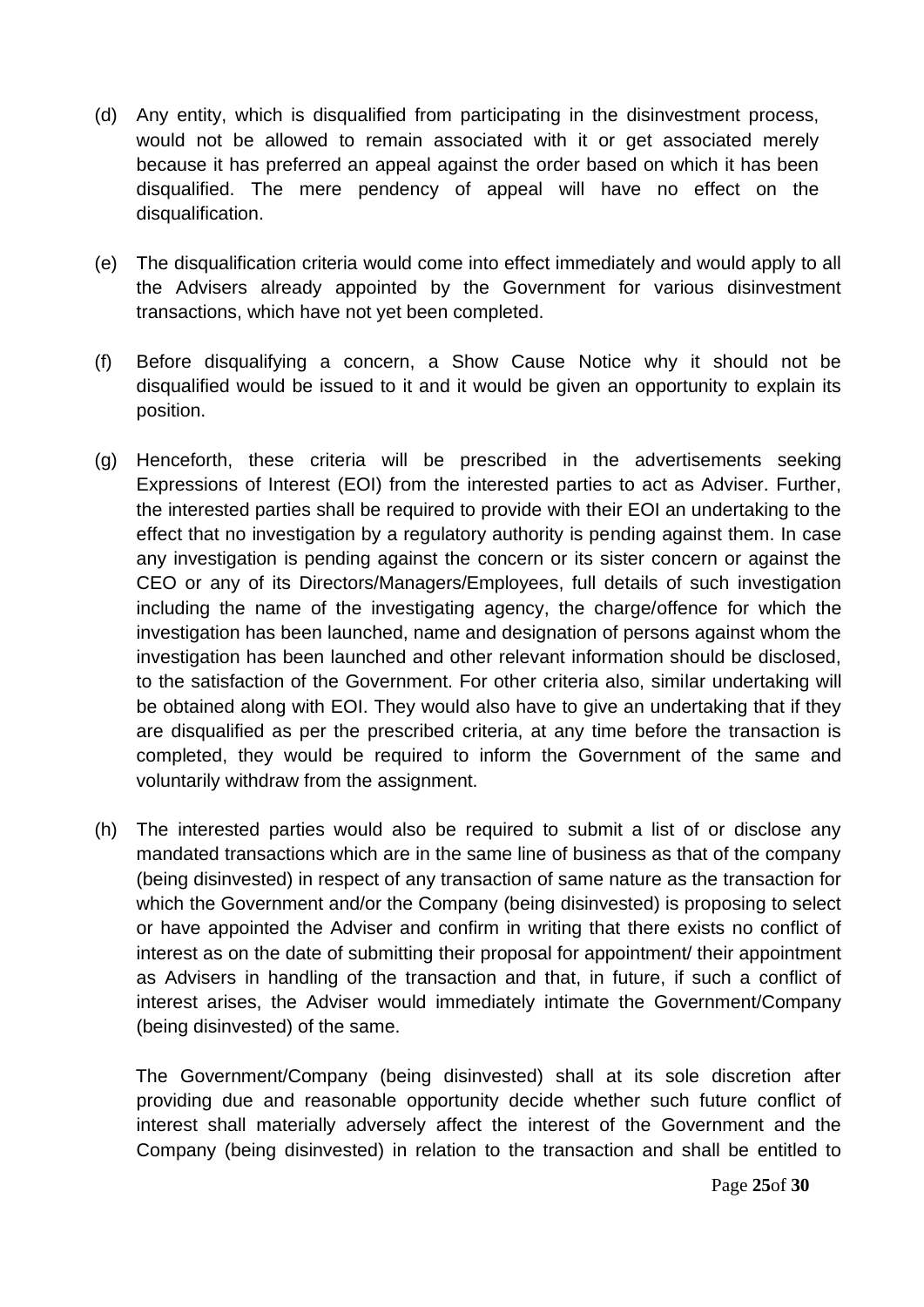grant the consent to the Adviser to continue as Adviser or terminate the appointment of the Adviser. For disinvestment purposes, conflict of interest is defined to include engaging in any activity or business by the Adviser in association with any third Party, during the engagement, which would or may be reasonably expected to, directly or indirectly, materially adversely affect the interest of Government of India and/ or the Company (being disinvested) in relation to the transaction, and in respect of which the Adviser has or may obtain any proprietary or confidential information during the engagement, that, if known to any other client of the Adviser, could be used in any manner by such client to the material disadvantage of Government of India and/ or the Company (being disinvested) in the transaction.

- (i) The conflict of interest would be deemed to have arisen if any Adviser in respect of the transaction is appointed by a third party for advising or acting on behalf of or associated with any other person or entity (including any company, partnership, proprietary concern or individual or an HUF or association of persons or body of individuals) which is engaged in the same line of business as that of the Company (being disinvested), in respect of any transaction of same nature as the transaction for which the Government and/or the Company (being disinvested) is proposing to select or have appointed the Adviser. Further, the decision of the Government/Company (being divested) as to whether such other person or entity is engaged in the same line of business as that of the Company being disinvested, shall be final and binding on the Adviser.
- (j) The conflict of interest would also be deemed to have arisen if any Adviser firm/ concern has any professional or commercial relationship with any bidding firm/ concern for the same disinvestment transaction during the pendency of such transaction. In this context, both Adviser firm and bidding firm would mean the distinct and separate legal entities and would not include their sister concern, group concern or affiliates etc. The professional or commercial relationship is defined to include acting on behalf of the bidder or undertaking any assignment for the bidder of any nature, whether or not directly related to disinvestment transaction. (This clause is applicable in strategic sale only).
- (k) The interested parties would also be required to give information and disclose that as on the date of submitting their proposal for appointment/ their appointment as Advisers in respect of the transaction, they are advising or acting on behalf of or associated with any other person or entity (including any company, partnership, proprietary concern or individual or an HUF or association of persons or body of individuals) which is engaged in the same line of business as that of the Company (being disinvested), in respect of any transaction of same nature as the transaction for which the Government and/or the Company (being disinvested) is proposing to select or have appointed the Adviser.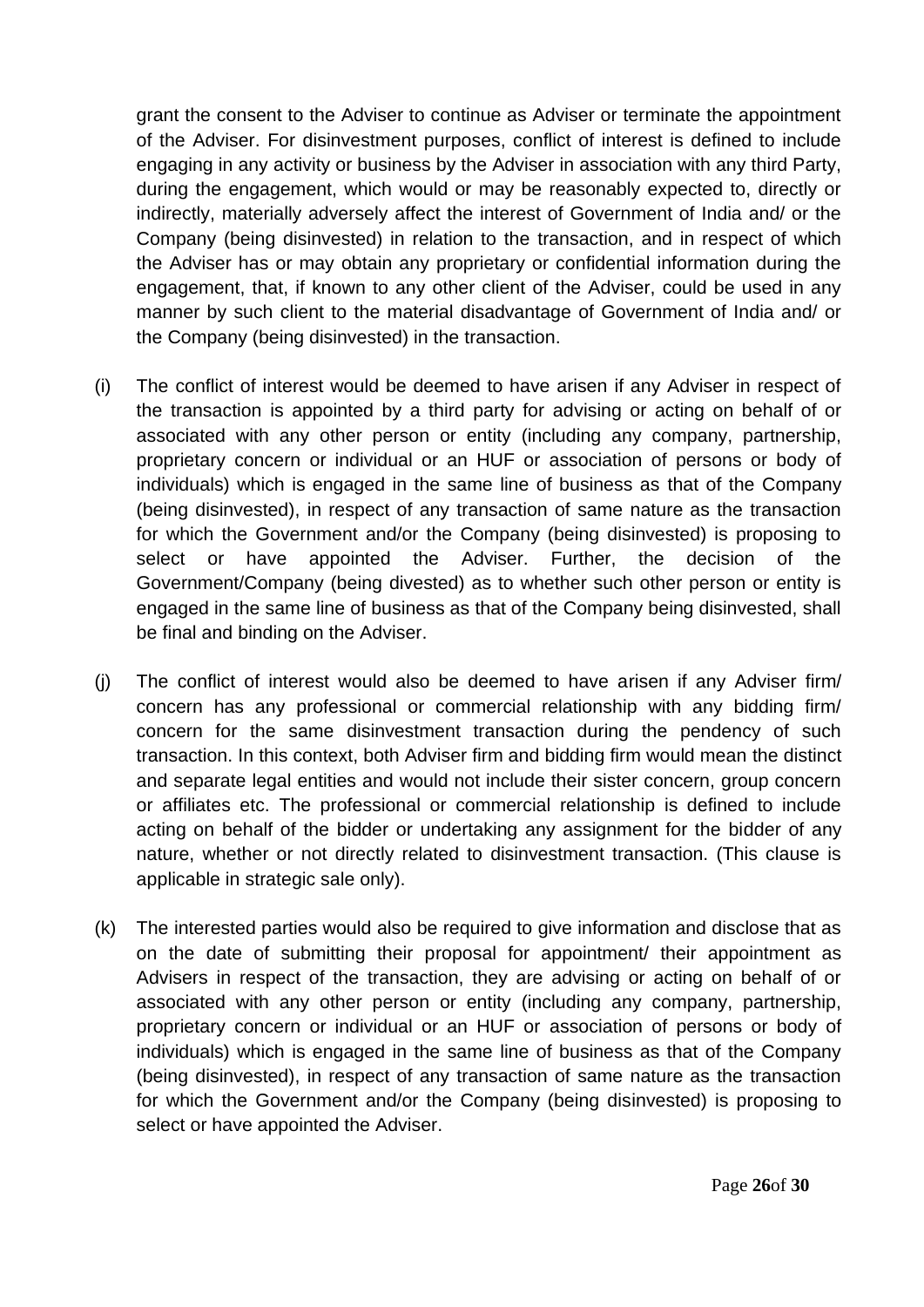- In the event the Adviser fails to disclose that it is advising or acting on behalf of or associated with any other person or entity which is engaged in the same line of business as that of the Company (being disinvested), in respect of any transaction of same nature as the transaction for which the Government and/ or the Company (being disinvested) is proposing to select or have appointed the Adviser, at the time of giving the afore-mentioned undertaking, the Government/Company (being disinvested) shall be entitled to terminate their appointment. Before terminating the appointment, a show cause notice stating why its appointment should not be terminated would be issued giving it an opportunity to explain its position.

- (l) For a period commencing from the date of appointment of the Adviser till the completion of the transaction, the Adviser shall keep the Company/ Government informed of any mandate/contract entered into to advise or act on behalf of or associate itself with, any other person or entity (including any company, partnership, proprietary concern or individual or an HUF or association of persons or body of individuals) which is engaged in the same line of business as that of the Company being disinvested, in respect of any transaction of same nature as the transaction in respect of which the Adviser has been appointed as the Adviser. Provided that, if six months or more have elapsed from the date of appointment as Adviser to the government disinvestment transaction, the Adviser would normally be permitted by the Government/Company (being disinvested), save for exigent circumstances. The decision of the Government/Company (being disinvested) in this regard shall be final and binding on the Adviser. Further, the decision of the Government/Company (being divested) as to whether such other person or entity is engaged in the same line of business as that of the Company being disinvested, shall be final and binding on the Adviser.
- (m) For the purpose of clauses (k) and (l) above, the 'nature' of transaction may include, but not be limited to, a capital market transaction which in turn could include, but not be limited to, a domestic offering of shares or any other security, whether by way of Further Public Offer or further public offer or qualified institutions placement or issue of IDRs or by any other manner, as well as the international offering of securities, whether by way of issue of ADRs, GDRs or FCCBs or by any other manner.
- (n) In the event the Adviser fails to obtain the prior written consent of the Government/Company (being disinvested) as aforesaid, the Government/ Company (being disinvested) shall be entitled to terminate the appointment of the Adviser. Before terminating the appointment, a show cause notice stating why its appointment should not be terminated would be issued to the Adviser giving it an opportunity to explain its position.

(V.P. Gupta) Deputy Secretary to the Government of India Tel: 2436 8036

Page **27**of **30**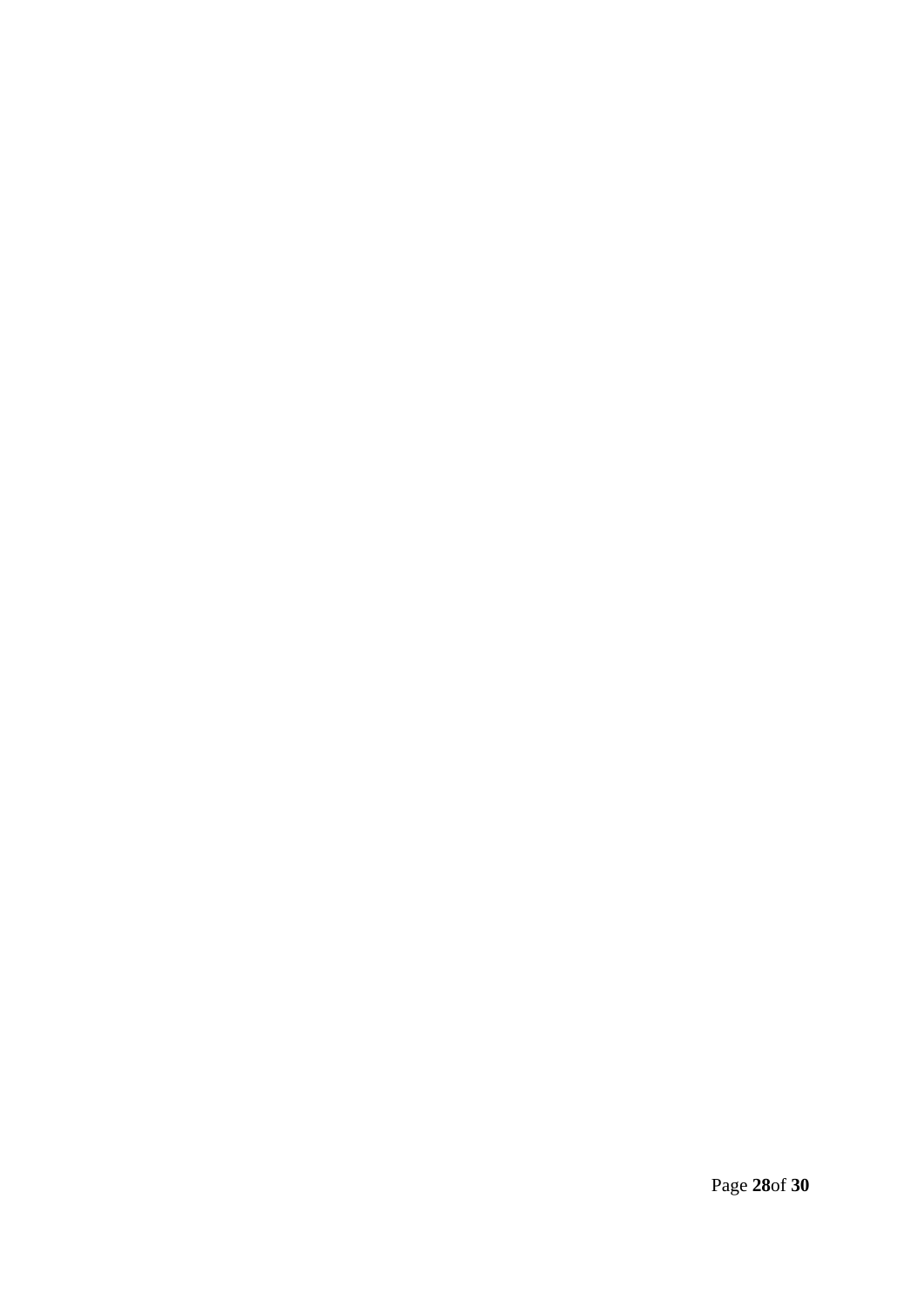### **Annexure - IV**

#### **FORMAT OF UNCONDITIONAL BID ON THE LETTERHEAD OF THE BIDDER**

This is to certify that the fee quoted by us for engagement as Book Running Lead Managers for listing anddisinvestment of Government of India shareholding in National Seeds Corporation Limited (NSC) through "Initial Public Offering"is in accordance with the terms and conditions laid down in the Request for Proposals displayed on the website of the Department of Investment and Public Asset Management and is unconditional.

Seal with signatures of authorized signatory of the Merchant Banker